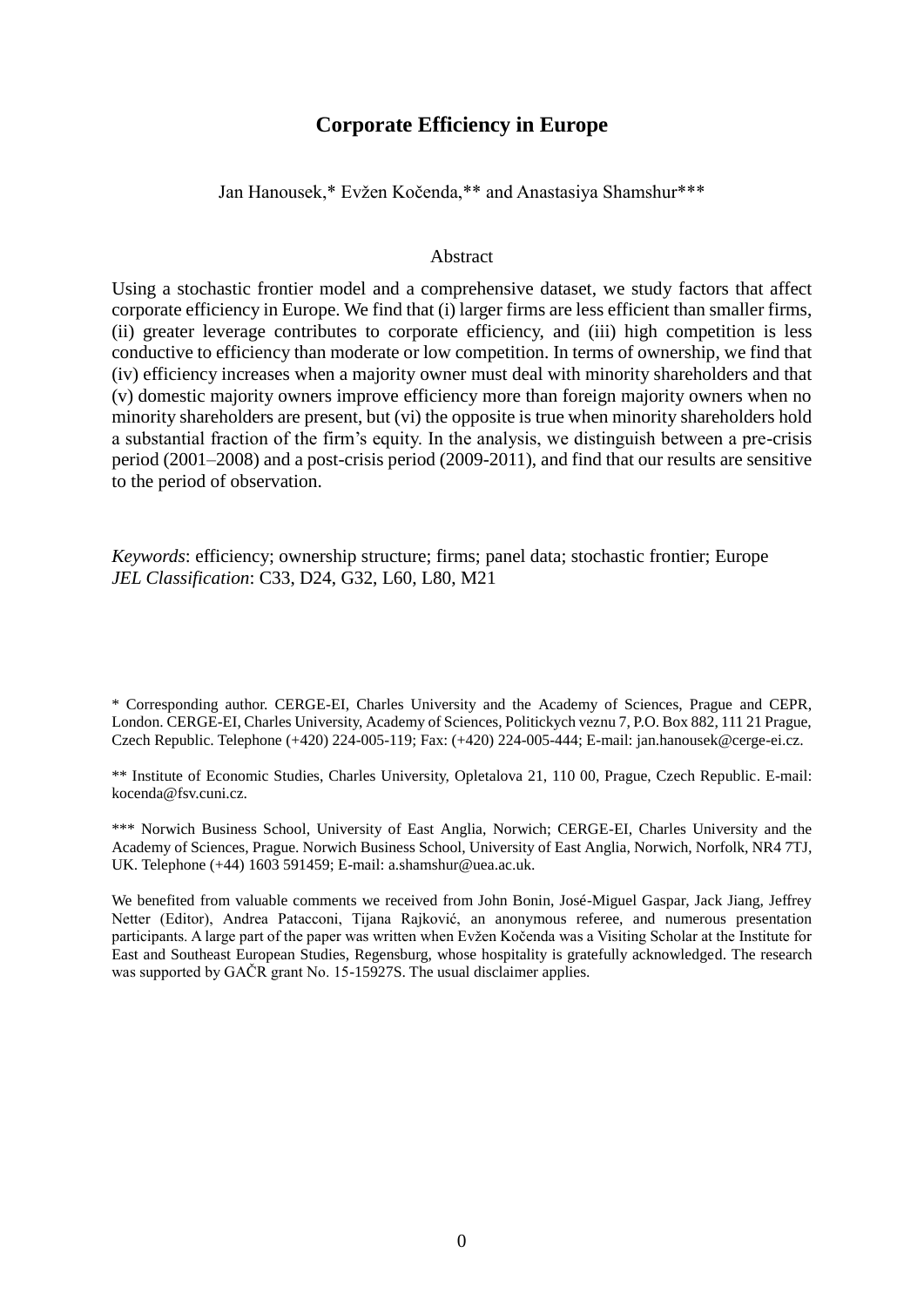## **1. Introduction**

1

What determines corporate efficiency is a central question in economics and finance. Corporate (technical or production) efficiency can be defined as the ability of a firm to produce the most output with a given amount of inputs. Several factors can reduce the ability of a firm to operate at the best (most efficient) technical level. First, as firms grow larger, they may lose focus and become more complacent and prone to agency problems (Monsen and Downs, 1965; Leibenstein, 1966; Mueller, 1972; Jensen and Meckling, 1976; Dhawan, 2001; Campa and Kedia, 2002; Villalonga, 2004). Lack of competition may also make firms become more complacent (Aghion et al., 1999; Raith, 2003; Bloom and Van Reenen, 2007). In finance, the free-cash flow hypothesis similarly suggests that leverage promotes efficiency because the servicing of debt puts constraints on managerial discretion (Jensen, 1986). Ownership concentration and foreign ownership are also generally believed to be conducive to more efficient operation (Aitken and Harrison, 1999; Blomström et al., 2001; Gugler, 2001; Sánchez-Ballesta and García-Meca, 2007; Temouri et al., 2008). Yet, to date, empirical research on the determinants of corporate efficiency and performance is fragmented (Shyu, 2013; Arocena and Oliveros, 2012; Cabeza-García and Gómez-Ansón, 2011; Margaritis and Psillaki, 2010; Weill, 2008; Barth et al., 2003; Dilling-Hansen et al., 2003; Palia and Lichtenberg, 1999). The extant literature typically analyzes the effects of firm size, competition, capital structure, and ownership characteristics in isolation, despite the fact that these factors may be closely intertwined. Moreover, the literature tends to focus on specific industries or countries, raising concerns about generalizability.

In this paper, we take a more integrated approach. We analyze the effects of size, competition, capital structure, and ownership characteristics in a large and comprehensive dataset covering more than 3 million firm/year observations. The analysis covers both firms operating in "old" European Union (EU) countries and in "new" EU countries, 1 as well as manufacturing and services firms. Methodologically, we employ a stochastic production frontier model.

Our results indicate that several factors contribute to corporate efficiency in Europe. We find that larger firms are less efficient than smaller firms, and that leverage contributes to corporate efficiency. Furthermore, moderate competition in the product market is associated

<sup>&</sup>lt;sup>1</sup> Specifically, we use firm-level data from the following countries. Old EU: Austria, Belgium, Denmark, Finland, France, Germany, Italy, the Netherlands, Portugal, Spain, Sweden, and the United Kingdom. New EU: Bulgaria, the Czech Republic, Estonia, Hungary, Latvia, Poland, Romania, Slovenia, Slovakia.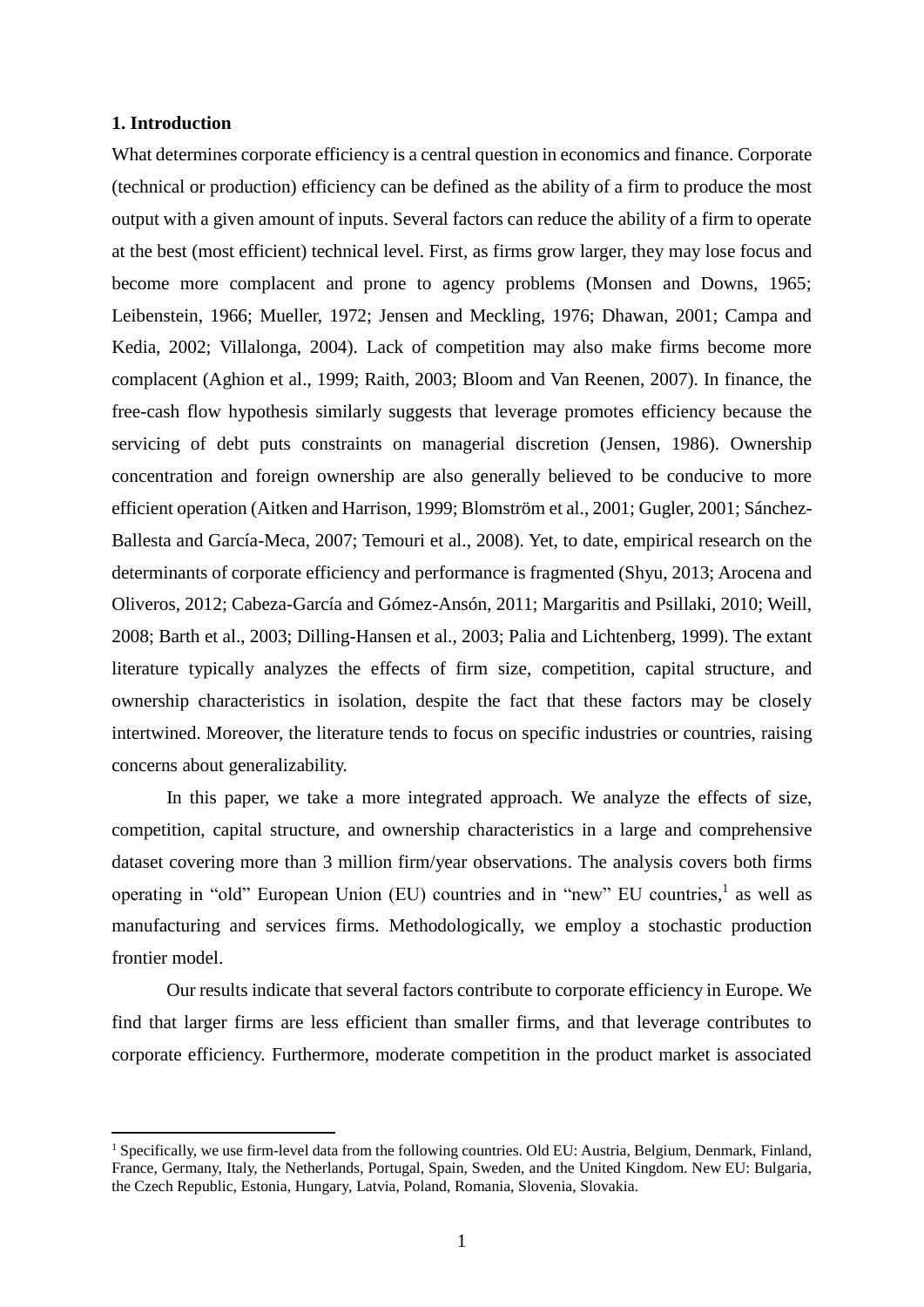with greater efficiency in old EU countries. In new EU countries both moderate and low competition are associated with greater efficiency.

As expected, we find a positive association between ownership concentration and efficiency. Interestingly, the effect of foreign ownership appears to be contingent on whether control is divided. When minority shareholders hold a substantial fraction of the firm's equity, foreign majority ownership is conducive to efficiency. However, if there are no minority shareholders, domestic majority owners are superior. Overall, our results demonstrate that capital structure and ownership characteristics, as well as a number of other factors, matter for corporate efficiency in European countries.

The paper makes a number of important contributions to the literature. We focus on the technical efficiency of firms, instead of accounting ratios. Technical efficiency is estimated using the stochastic production possibility frontier approach (SFA) introduced by Aigner et al. (1977) and Meeusen and van den Broeck (1977) and further developed by Battese and Coelli (1988, 1992) and Kumbhakar and Lovell (2000). More precisely, we use a time-invariant technical efficiency model for panel data adjusted to account for the specific two-digit (NACE) industries in which firms operate.<sup>2</sup> This approach also addresses the potential problem of unobserved (fixed) firm heterogeneity, including the endogeneity of firm ownership with respect to its efficiency. Furthermore, by using several short panels (with maximum four years), we overcome the shortcomings of time-invariant firm-level inefficiency, while benefitting from easier identification and smaller bias (Green, 2005 and Cornwell and Schmidt, 2008, among others).

Our results highlight the potential for efficiency associated with firm growth. As firms grow larger and expand their scale of operations, they become more complacent or prone to agency problems (Campa and Kedia, 2002; Mansi and Reeb, 2002; Villalonga, 2004). Managers with cash in hand may grant themselves higher salaries or invest in "pet projects". The situation may be aggravated by higher bureaucracy, higher communication costs and a greater resistance to change than in smaller firms. As our dataset provides a wide coverage of small and medium firms, we can analyze the effect of firm size on firm efficiency with greater reliability than in previous studies.

We also highlight the role of capital and ownership structures in affecting corporate efficiency. Capital structure and concentrated ownership can both exert a disciplining effect on

<u>.</u>

<sup>&</sup>lt;sup>2</sup> Chirinko at al. (2010) show that a production function accounting for interactions with industrial dummies is flexible and with their sample of 1,860 firms, even the OLS estimates are consistent.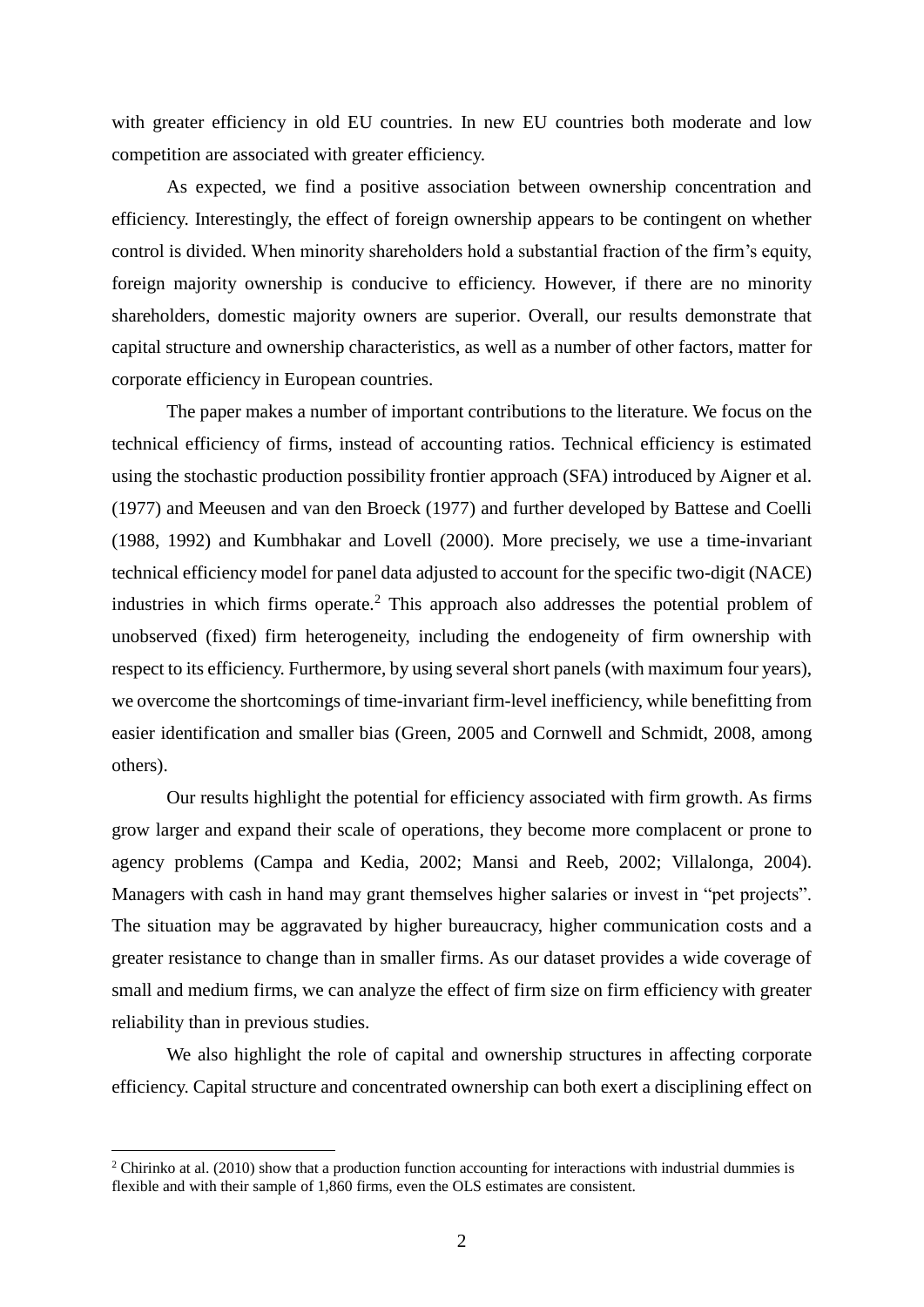managers, albeit for different reasons. Higher leverage helps discipline managers by reducing the amount of cash at their disposal and by increasing the cost of misbehavior (Jensen, 1986). Higher ownership concentration, on the other hand, motivates owners to closely monitor managers, so that their actions comply with firm goals. Different degrees of concentration can potentially have different implications for firm efficiency. For each firm in the sample, we are able to determine ownership concentration, its domestic or foreign origin, and the degree to which owners control the firm. Following legal standards, we distinguish several ownership categories that provide owners with different degrees of control, including potential coalitions of owners. In particular, we distinguish between majority ownership, monitored majority ownership, majority ownership plus blocking minority, controlling blocking minority and combined controlling minority ownership. The available information on ownership structures allows us to document its effects on firm efficiency to an extent not found in earlier studies.

On the temporal dimension, we distinguish between a pre-crisis period (2001–2008) and a post-crisis period (2009–2011). Two results stand out. First, we find that the magnitude of coefficients is often smaller in absolute value in the post-crisis period than in the pre-crisis period. This is not unexpected. During a severe downturn, many of the most inefficient firms may drop out of the sample. Thus, firms may on average be closer to the efficiency frontier in the later part of the sample. More surprising is the fact that the sign of many coefficients change after the crisis. In some cases, the results are easy to rationalize. For instance, consistent with the free cash flow hypothesis, before the crisis we find that leverage is associated with greater efficiency. However, after the crisis, leverage is associated with lower efficiency. The latter result may be due to the fact that, after the crisis, highly leveraged firms may find it difficult to refinance their operations. While interesting, we view these temporal patterns with caution and focus mostly on the pre-crisis period when business conditions were arguably more "normal". A full investigation of the implications of the 2008 financial crisis on efficiency is left for future research.

Finally, we believe the fact that the firms in our dataset constitute the bulk of the economic activity in the EU countries makes our analysis stronger because the potential bias due to focusing on specific sectors is negligible. At the same time we are also able to distinguish two-digit industrial sectors in which the firms operate and aggregate our results across the two key sectors: manufacturing and services. Further, in our analysis we include additional firm and market characteristics (size, leverage, market concentration) and, hence, we are able to provide substantially richer results in terms of how these characteristics potentially effect firm efficiency.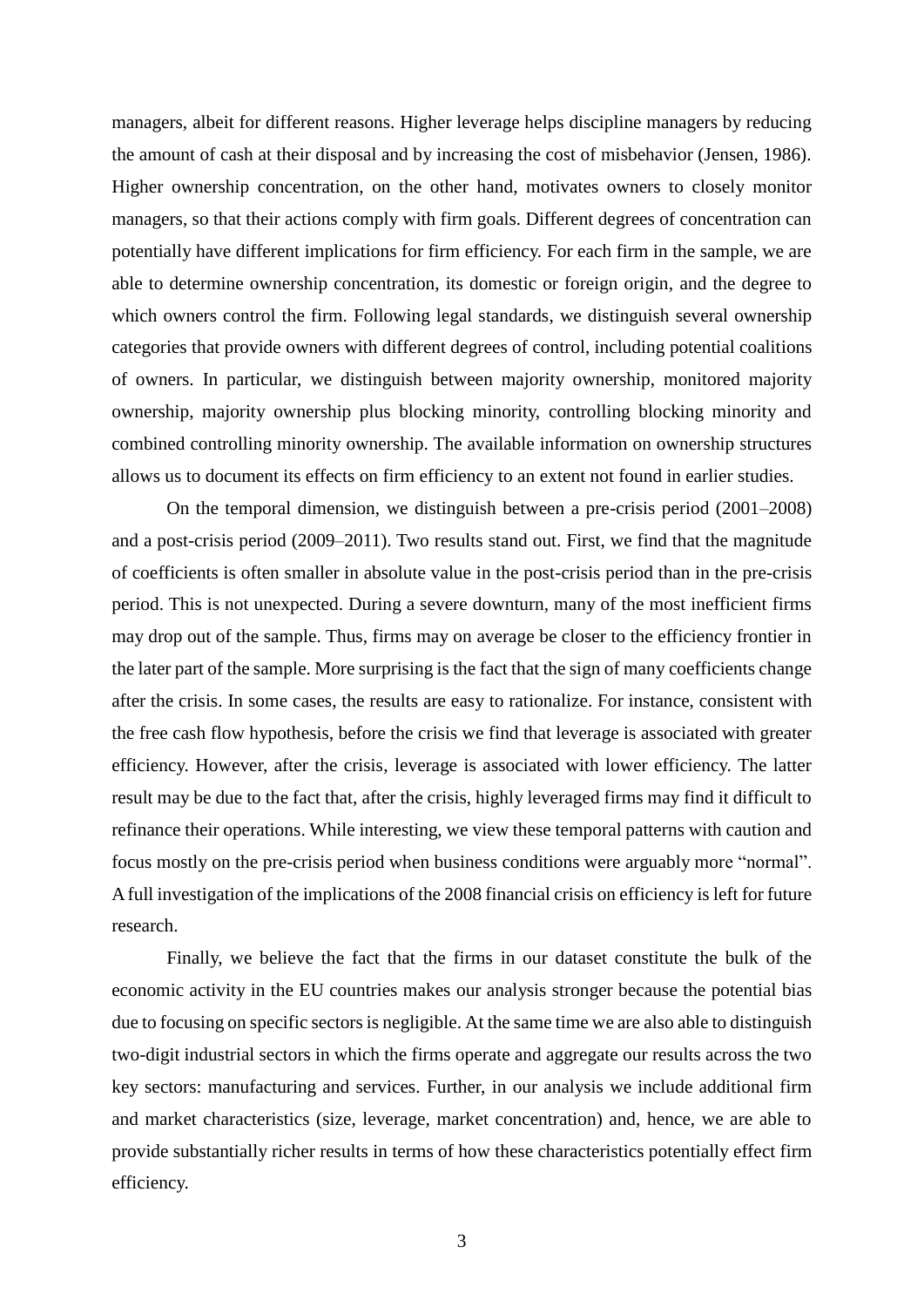The paper is structured as follows. In section 2 we review the literature on the links relevant to firm performance and efficiency. The methodology is described in section 3. In section 4 we introduce our data, describe firm and market characteristics and ownership categories, and formulate our hypotheses. In section 5 we present our empirical results and conclude in section 6.

#### **2. Firm performance, ownership, and capital structure: A selective literature review**

From the empirical point of view, firm performance can be measured in a number of ways. Traditionally, financial ratios (e.g. return on equity, return on assets) have been the predominant choice. Empirical studies employing this type of measure to assess the effect of majority ownership on firm performance have produced mixed and inconclusive results. For example, Thomsen and Pedersen (2000) and Claessens et al. (2002) report a positive relationship between ownership concentration and shareholder value as well as firm performance. However, scholars have also argued in favor of a non-linear relationship between firm performance and ownership. A U-shaped link has been found between managerial ownership and firm value (Morck et al., 1988; McConnell and Servaes, 1990) as well as between government ownership and firm performance (Tian and Estrin, 2008). In contrast, Demsetz and Lehn (1985), Holderness and Sheehan (1988), and Demsetz and Villalonga (2001) find no statistical relationship between ownership structure and firm performance. Finally, Thomsen, Pedersen, and Kvist (2006) determine a negative association between blocking ownership and firm performance for the largest firms in Continental Europe.

The use of financial ratios to measure performance has important drawbacks, though. Most importantly, financial ratios can easily be manipulated for tax or other reasons particularly in countries where the rule of law is weak and among private medium and small enterprises, which constitute the bulk of our sample (Demsetz, 1996; Schulze et al, 2001; Durand and Vargas, 2003). For instance, family owners may be more willing to take their earnings in the form of capital gains rather than salaries, thus potentially explaining the greater liquidity and profitability of European family-owned firms (Belenzon, Patacconi, and Zarutskie, 2014). Technical efficiency, on the other hand, because it simply measures a firm's ability to produce the maximum output from a given set of inputs, may be harder or less important to manipulate, although its estimation may be fraught with technical difficulties, too.

Relatively few empirical studies use technical efficiency instead of accounting measures. According to Dilling-Hansen, Madsen, and Smith (2003), ownership concentration does not translate into higher efficiency. In contrast, Nanka-Bruce (2006) and Amornkitvikai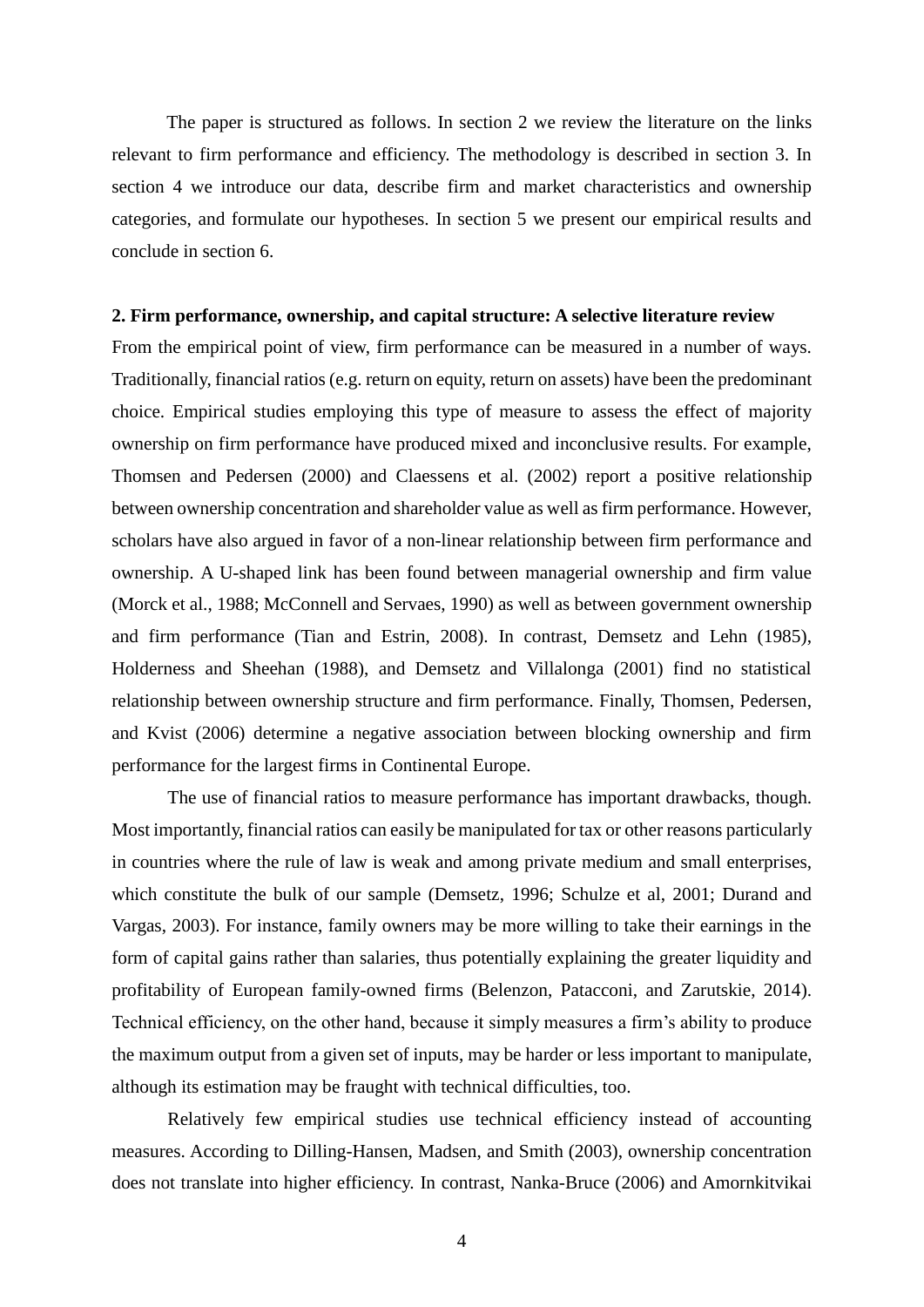and Harvie (2011) report positive relations between ownership concentration and efficiency. Moreover, ownership type is also found to be important. For example, state-owned firms are reported to be inefficient compared to private-owned firms (Nanka-Bruce, 2006; Roy and Yvrande-Billon, 2007; Cabeza-García and Gómez-Ansón, 2011; Arocena and Oliveros, 2012). Also, foreign ownership is associated with higher efficiency as demonstrated by Fukuyama et al. (1999); Goldar, Renganathan, and Banga (2003); Bottasso and Sembenelli (2004); and Hanousek et al. (2012). Finally, Durand and Vargas (2003) find owner-controlled firms to be more efficient than manager-controlled firms.

The other stream of literature focuses on the link between firm performance and capital structure (see Myers, 1977; Jensen, 1986; Stulz, 1990; Margaritis and Psillaki, 2007; and Weill, 2008; among others). Capital structure is hypothesized to have an effect on firm performance because debt is often used as an alternative or supplementary tool to managerial ownership. On the one hand, higher debt has a disciplining effect on managers through the reduction of the free cash flow at their disposal and the increase of the probability of default (Jensen, 1986). The positive relationship between firm capital structure and its performance measured by technical efficiency have been reported by Sena (2006), Mok et al*.* (2007), Margaritis and Psillaki (2007), and Weill (2008). On the other hand, higher debt leads to a conflict of interest between shareholders and debtholders, suggesting negative relations between debt and performance (Jensen and Meckling, 1976; Myers, 1977; Harris and Raviv, 1991). Therefore, higher leverage is associated with lower firm efficiency (Weill, 2008; Seelanatha, 2010).

Researchers have become interested in the links between capital structure, ownership structure and firm performance only recently, though. For example, Brailsford et al. (2002), Short et al. (2002), and King and Santor (2008) report a positive effect of concentrated ownership on capital structure and firm performance, while Duc Nam and Thi Phuong Vy (2013) report a negative impact of foreign ownership on firm performance and a positive impact on capital structure. Anderson and Reeb (2003) find no significant effect. Managerial ownership is found to be marginal, or even negative if large shareholders are not present (Short et al., 2002; Wahba, 2013). The link between firm technical efficiency, capital structure and ownership structure has been even less investigated, though a positive association was found by Margaritis and Psillaki (2010).

Overall, the existing empirical literature on the link between capital structure, ownership structure and firm performance and/or efficiency is scarce. Scholars use small and unrepresentative samples of firms and focus on a particular industry or one country at most. It is not clear whether the ownership concentration effect on firm technical efficiency and its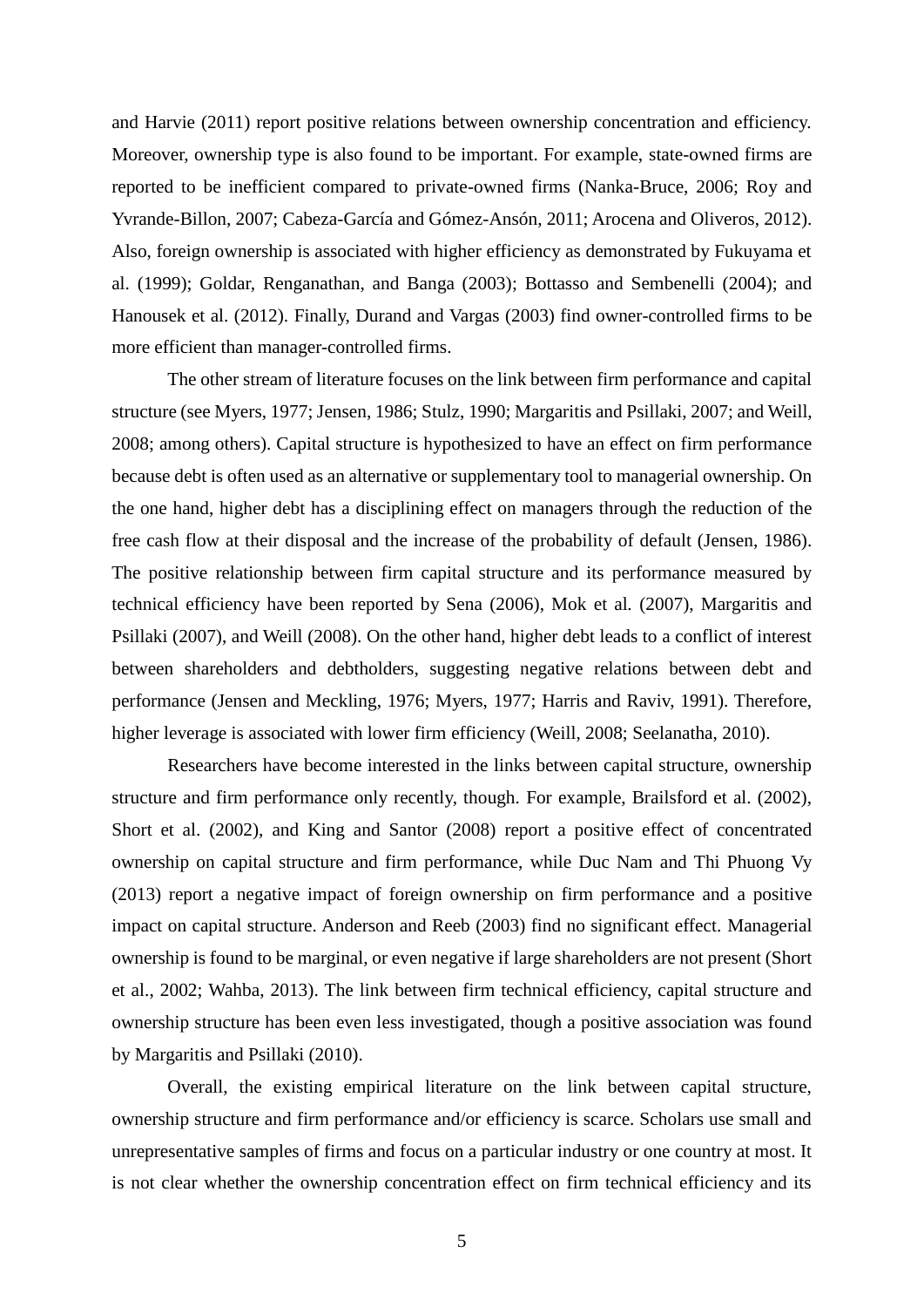capital structure depends on the country, the period studied, or other factors. In this paper we aim to overcome most of the shortcomings present in earlier studies by providing systematic evidence of the effect of ownership and capital structure on firm technical efficiency for a large sample of firms from EU economies over the period 2001 to 2011.

## **3. Modeling strategy**

1

What drives a firm's efficiency? We will analyze this question in two steps by employing stochastic frontier analysis (SFA). First, we describe how a firm's efficiency is derived from the stochastic production possibility frontier in section 3.1. In the second step, we relate the technical efficiency of a firm—defined as the distance from the efficiency frontier—to a number of factors that are shown in the literature to affect it: firm specific characteristics (size, capital structure, degree of competition) and ownership structure (section 3.2). Hence, the estimated model consists of two equations: a specification describing the efficiency frontier and a specification modeling the determinants of efficiency. However, the estimation itself is performed within a one-stage procedure.

We perform the estimation on a series of short panels with fixed effects that enables easy identification, requires the least restrictive assumptions, alleviates the potential problem of unobserved (fixed) firm heterogeneity, lowers potential estimation bias, and accounts for the endogeneity of firm ownership structures with respect to its efficiency.<sup>3</sup> The model is estimated using the maximum likelihood one-stage procedure originally designed by Battese and Coelli (1995). We obtain estimates of the efficiency frontier parameters as well as estimates of efficiency determinants. Our estimation is performed in a similar manner as Weill (2008) and the procedure delivers efficient estimates that are free of potential correlation among variables. Finally, estimation is performed separately for firms operating in manufacturing and services,

<sup>&</sup>lt;sup>3</sup> The use of the fixed effects estimation approach is motivated by two assumptions. First, we can make the assumption that unobservable effects of the ownership structures are typically correlated with the explanatory variables and error term in the model and do not change over time. In this case the bias arising from unobserved heterogeneity can be removed by estimating the fixed effects model. The fixed effects model contains an individual specific constant that captures all time-invariant (observed as well as unobserved) characteristics. The second assumption concerns the situation in which unobservable ownership effects vary over time. In this case one might use instrumental variables (IV) to account for the selection/endogeneity problem that would be present under specific conditions, for example in case of firm privatization. This is not our case, though. Moreover, the success of the IV estimation depends heavily on finding adequate instrumental variables that satisfy the exogeneity condition. However, suitable IVs are usually difficult to obtain, especially in the case of empirical studies with extremely large data-sets, which is our case. Fixed effect estimation as well as IVs have also been identified as an appropriate approach to account for the endogeneity of ownership structures by Estrin et al. (2009). Hence, fixed effects estimation is employed as the most suitable and useful solution.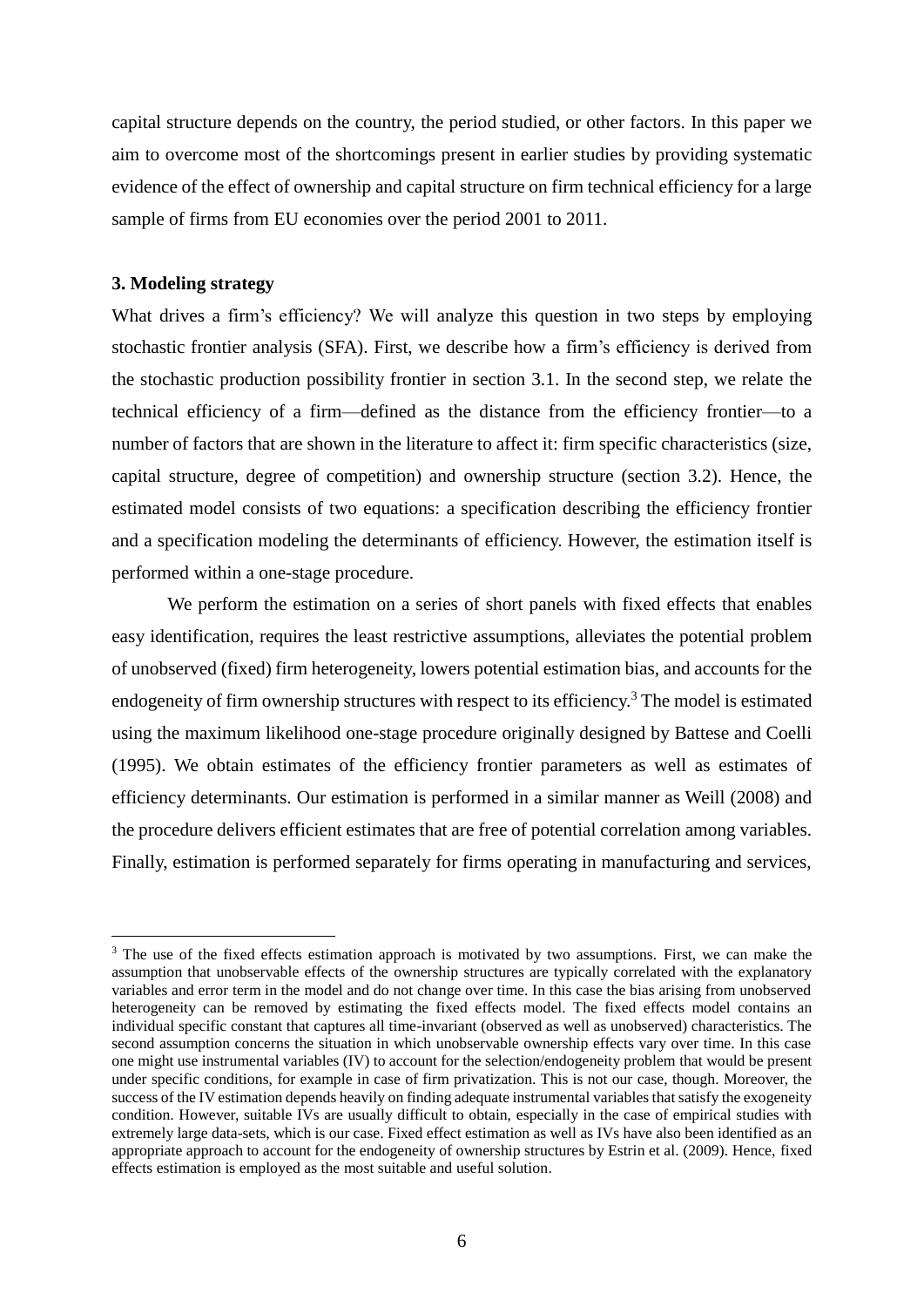and for two groups: old and new EU countries. This set-up provides four sets of key results plus additional evidence as a robustness check.

## *3.1 Firm efficiency*

The SFA framework has its roots in the stochastic production frontier models introduced simultaneously by Aigner et al. (1977) and Meeusen and van den Broeck (1977), and further adapted for panel data by Schmidt and Sickles (1984), Khumbhakar (1990), Battese and Coelli (1995), and Greene (2005). <sup>4</sup> The methodology helps to explain firm-level differences in efficiency as a function of the number of explanatory variables, and this makes it superior to estimating the average efficiency relative to the "best practice".

Technical efficiency under single-output production is modeled within a stochastic production possibility frontier. We opt for this parametric approach for one key reason: SFA allows for hypothesis testing, unlike the non-parametric approach of data envelopment analysis (see Fried at al., 1993). Since our analysis is framed by multiple hypothesis testing, SFA represents a natural choice.<sup>5</sup> Further, given that our production function has a very flexible functional form with parameters varying across double digit industries, and the number of observations exceeds several million, our parametric specification does not represent a major restriction with respect to the functional form.

The methodology of the stochastic frontier begins with the production function  $y_t =$  $f(x_t; \beta)$  relating inputs (*x*) to the resulting output (*y*), which is produced efficiently. However, as the production involves some degree of inefficiency, the production function is modified to  $y_t = f(x_t; \beta) \cdot TE_i$ . The firm's technical efficiency  $TE_i$  represents the non-negative ratio of observed output to the maximum feasible output and lies within the interval (0,1] as the firm's output is assumed to be positive. A firm employs all inputs efficiently and achieves an optimal output if  $TE_i = 1$  while  $TE_i$  smaller than one indicates a degree of inefficiency in firm's production. Further, two assumptions are made. First, efficiency is assumed to be a stochastic variable with a distribution common to all firms and can be written as  $TE_i = \exp\{-u_i\}$ , since if

<u>.</u>

<sup>4</sup> For a detailed survey see Kumbhakar and Lovell (2000).

<sup>&</sup>lt;sup>5</sup> Other options to measure the effects of a particular variable on a firm's efficiency are the differences-indifferences approach or matching. By using a differences-in-differences approach we could analyze for example the firm's efficiency before and after a change in its ownership structure. However, it is not clear when such a change materializes into an effect. Other changes are even harder to account for. Further, the advantage of the matching procedure is associated with the control for one-dimensional "treatment", which can be for example majority ownership by a domestic owner. However, choosing one control group poses a dilemma whether it is the right choiceL why should other possible control groups (dispersed ownership, minority controlled, foreign majority controlled, etc.) be less suitable choices?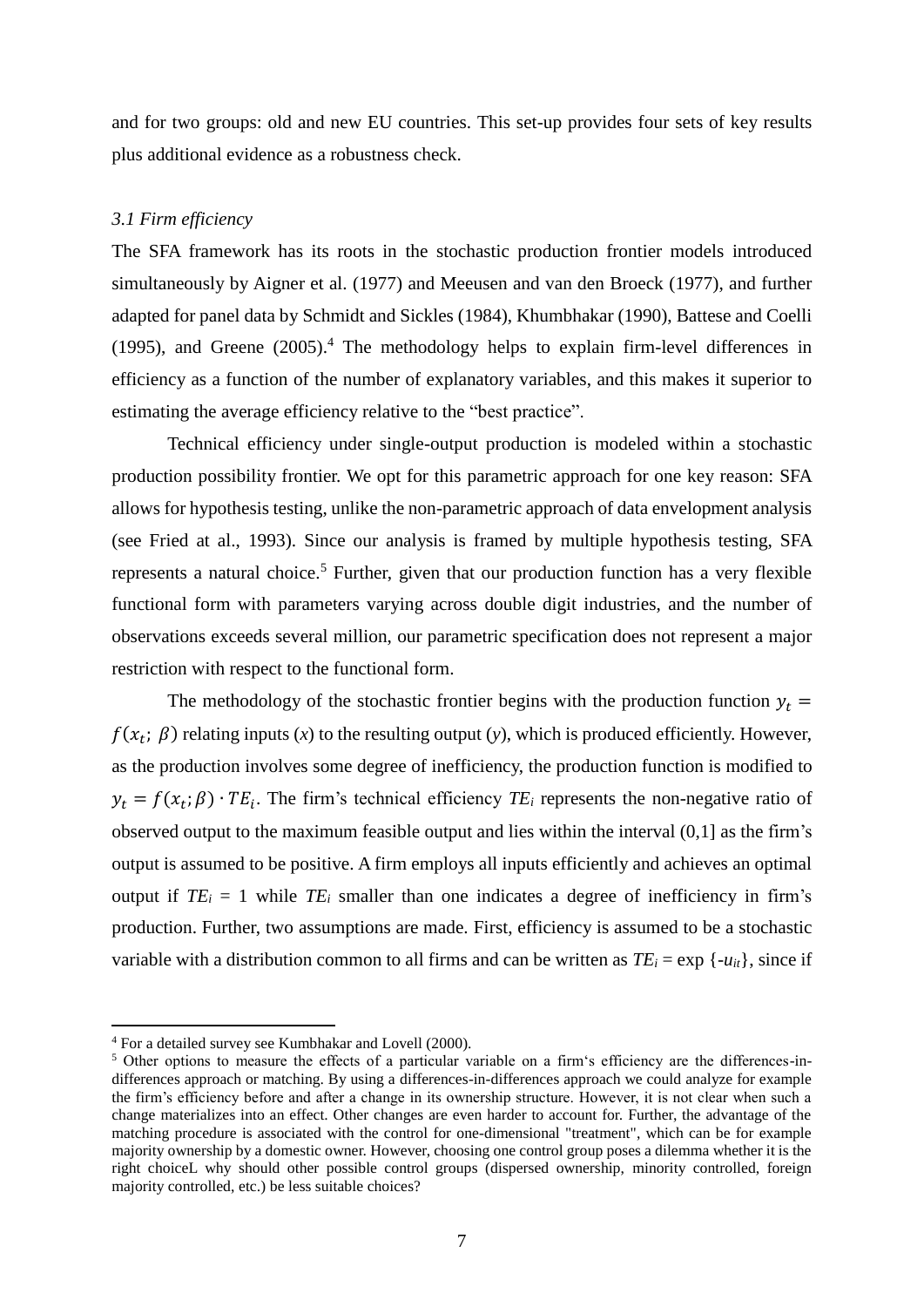$0 < TE_i \leq 1$ , then  $u_{it} \geq 0$ . Second, a firm's output is also assumed to be subject to various random shocks (from machinery breakdown to bad weather) that are denoted as  $exp(v_{it})$ . The production function is then written as  $y_t = f(x_t; \beta) \cdot exp(-u_{it}) \cdot exp(v_{it})$ . After taking the natural log of both sides we obtain

$$
ln y_{it} = \beta_0 + \sum_{j=1}^{k} \beta_{jit} ln x_{it} + v_{it} - u_{it}. \tag{1}
$$

In this general specification  $v_{it}$  is a pure noise component and a two-sided normally distributed variable, while  $u_{it}$  is the nonnegative technical inefficiency component showing the distance from the efficiency frontier. Both terms form a compound error term with an a priori unknown distribution.

In order to account for changes in technical inefficiency over time, researchers have primarily two main options available. First, time-varying inefficiency is usually introduced directly into the model (1) as  $u_{it} = exp(-\eta(t - T_i))u_i$ , where  $T_i$  is the last period in the panel of *i* firms. In this notation, coefficient *eta* (*η*) enables us to distinguish whether the efficiency increases or decreases over time. However, this decay-type model of time-varying inefficiency relies on a set of relatively strong assumptions, including a truncated normal distribution and additional conditions needed for a joint identification of  $u_{it}$ ,  $v_{it}$ , and  $\eta$ . There have been proposed several modifications, including so-called "true fixed effect" models (for an overview and extensive discussion see Green, 2008). However, given the size of the data, the suggested procedures cannot be run even on subsamples by country and selected sectors.

Therefore, we opt for the second possibility: estimating a time-invariant technical inefficiency model (1) separately in a series of short panels. The time dimension is then brought in by merging the results from the short panels. The use of short panels has the advantage of a feasible assumption of constant inefficiency. Further, the small time dimension enables easier estimation and any potential bias of the estimated parameters in a fixed-effect stochastic frontier model resulting from a small number of periods is actually fairy moderate as demonstrated by Green (2005). Therefore, we opt for estimating the model via a series of three short panels (2001–2004, 2005–2008, and 2009–2011).

When modeling production we follow the mainstream of the literature and in the specification below we interact the parameters of the Cobb-Douglas function with two-digit NACE sectors to employ a flexible form that accounts for sector specifics. <sup>6</sup> Formally, our

1

<sup>&</sup>lt;sup>6</sup> The Cobb-Douglas function represents a less restrictive production function and has been shown empirically to fit a number of the studies cited in section 2 as well as the recent contribution of Chirinko et al. (2010), who support its robust behavior. Specifically, they show that fixing the production function within a double digit industry provides needed flexibility and assures the consistency of the underlying OLS estimation.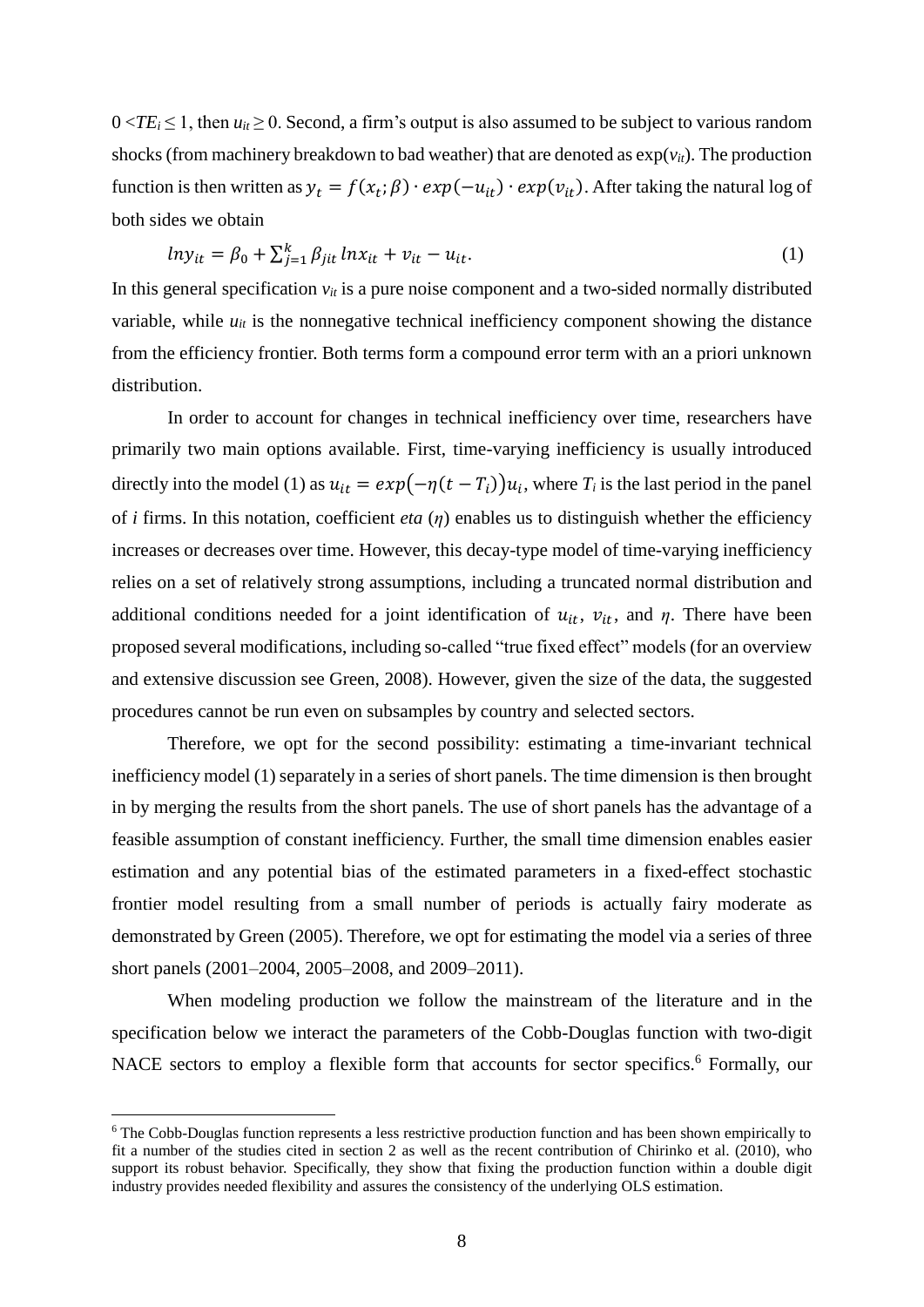model of the efficiency frontier of *I* firms  $(i = 1, \ldots, I)$  in *J* two-digit NACE sectors  $(j=1, \ldots, J)$ over *T* time periods  $(t = 1, \ldots, T)$  is specified as follows:

$$
ln y_{it} = \sum_{j=1,\dots,J} [\beta_{0j} + \beta_{1j} ln c_{it} + \beta_{2j} ln l_{it}] \cdot ID_{itj} + \phi_t + v_{it} - u_{it}. \tag{2}
$$

In specification (2) individual corporate performance  $y_{it}$  is expressed as the natural log of the value added of firm *i* at time *t*; firm turnover is used as an alternative measure. Following the practice in the literature (Margaritis and Psillaki, 2010; Arocena and Oliveros, 2012), ln *cit* is the natural log of the capital of each firm *i* measured as total fixed assets plus working capital (measured as the difference between short-term tangible assets and short-term liabilities). <sup>7</sup> As an alternative and robustness check we also use total fixed assets. In  $l_{it}$  is the natural log of the firm's labor, measured as the number of employees. A firm's capital can be understood as a proxy for the machinery used in production as input while the number of employees directly measures labor input.

Further, *ID<sub>ijt</sub>* represents a vector of dummy variables to associate each firm with its specific industry sector *j*. It has been shown that ownership structures are often industryspecific (Thomsen and Pedersen, 1998). Therefore, we employ industry-sector dummies to capture the specific effects of various sectors so that these effects do not interfere with the ownership effects. By the construction of specification (2), we consider the full set of interactions of double-digit NACE industry codes (45 industries in total) with the constant term and both inputs (capital and labor) to control for industry-specific effects. This set-up results in a flexible functional form: since the parameters of the production function vary across 45 industries, the flexible functional form has 135 "beta" parameters (3x45).

In addition, we also include in specification (2) yearly time dummies  $(\phi)$  to control for time-specific effects (country-wide economic development and business cycles) that are equal for all firms but vary over time. Since the estimation is done over a short panel (of maximum four years), adding a set of annual dummies allows us to capture the majority of industryspecific price variation. The random error is denoted as  $v_{it}$ , similarly as in (1), and  $u_{it} \ge 0$ 

<u>.</u>

 $^7$  Total fixed assets plus working capital is the relevant measure in our efficiency analysis for the following reasons. First, the money tied up in working capital is costly since it earns zero rate of return (Kim et al., 1998). Second, managing working capital efficiently, however, stimulates growth opportunities and enables a firm to avoid costly interruptions to their day-to-day operations (Ross et al., 2005). Hence, working capital is kept invested constantly with the purpose to secure the constant production of the firm, which is directly linked to its efficiency.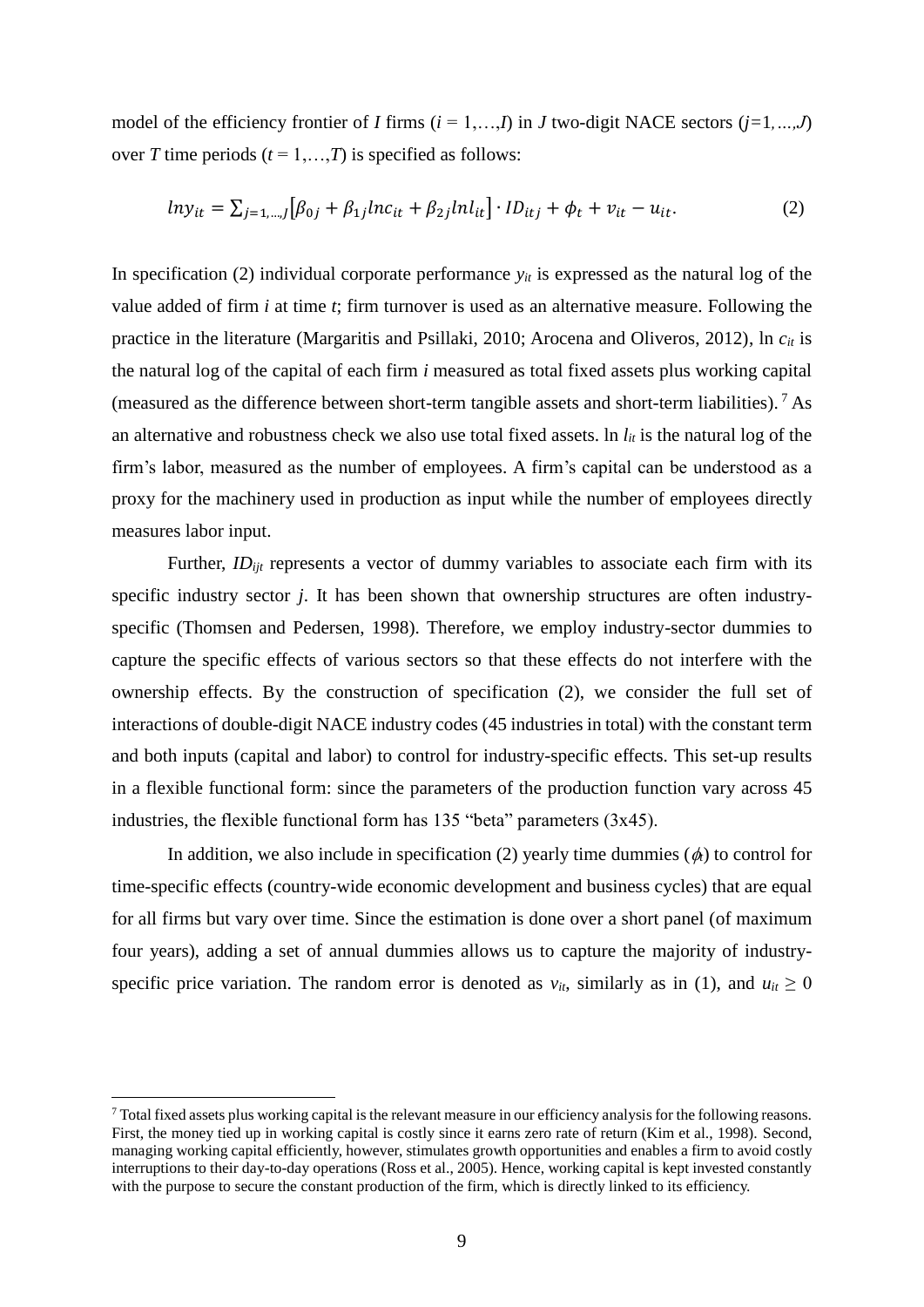represents inefficiency. Producer effects are required to be nonnegative because they represent the degree of inefficiency.<sup>8</sup>

Finally, specification (2) is estimated country-by-country due to the extremely large data set and also because of potentially different efficiency levels in different countries. Country-wise estimation is preferred to including country dummies as it is a flexible form of country interaction with all parameters involved.

#### *3.2 Factors affecting firm efficiency*

1

In the second step we model how firm efficiency  $(u_i)$  is determined by a set of key market and firm characteristics used widely in the literature, plus detailed firm ownership structure, a factor that has been identified in numerous relevant studies cited in section 2 as a key determinant of firm performance. Formally, the model for each year (period *t*) is specified as follows:

$$
u_{it} = \alpha_i + \beta_1 Size_i + \beta_2 Debt_i + \sum_{c=1}^{C} \delta_c HHI_c^L + \delta_G HHI^G + \mu I[year > 2008]
$$
  
+  $\sum_{j=1}^{J} \gamma_j OWN_{it}^j * I[year \le 2008] + \sum_{j=1}^{J} \lambda_j OWN_{it}^j * I[year > 2008] +$   
+  $\sum_{t=1}^{T} \xi_t I(year = t) + \nu_{it}$  (3)

for all  $i = 1,..., N$  (firm index);  $t = 1,..., T$  (time index);  $c = 1,..., C$  (market concentration *categories)*; and  $j = 1, \ldots, J$  *(ownership categories)*. The variables in (3) are defined as follows.

First, we account for the *Size* of the firm, measured as log (total assets). Size captures the effect of firm size on inefficiency. It is often hypothesized that larger firms lose momentum to improve their efficiency (e.g., Diaz and Sanchez, 2008).<sup>9</sup>

Second, we account for the effect of the capital structure of a firm on efficiency by including *Debt* (leverage) defined as Total Debt/Total Assets (in percent). Firms may finance a project by their own resources or by loans and thus become more indebted. Based on free-cashflow theory (Jensen, 1986), projects financed by loans must meet the market interest rate and hence, they are likely to be more profitable than projects financed by internal funds (free cash flow). Firms using chiefly loans become more leveraged and should engage in profitable

<sup>&</sup>lt;sup>8</sup> The inefficiency component of the model  $(u_i)$  cannot be directly observed. However, it can be identified by using classical assumptions:  $v_{it} \sim iid N(0, \sigma_v^2)$  and  $u_i \sim iid N^+(0, \sigma_u^2)$ . Then, the minimum squared error predictor of the technical efficiency of the ith firm is  $E(\exp{-u_{it}}| \epsilon_i) = E(\exp{\{\beta(t) \cdot u_i\}} | \epsilon_i) =$  $1-Φ[σ<sub>i</sub><sup>*</sup>-(μ<sub>i</sub><sup>*</sup>/σ<sub>i</sub><sup>*</sup>)]$  $-\frac{\Phi[\sigma_i^*-(\mu_i^*/\sigma_i^*)]}{1-\Phi(-\mu_i^*/\sigma_i^*)}\cdot exp\left\{-\mu_i^*+\frac{1}{2}\right\}$  $\frac{1}{2}\sigma_i^{*2}$ , where  $\varepsilon_{it} = v_{it} - u_{it}$ ,  $\mu_i^* = \frac{\mu \sigma_v^2 - T \varepsilon_i \sigma^2}{\sigma_v^2 + T \sigma^2}$  $\frac{\sigma_v^2 - T\epsilon_i \sigma^2}{\sigma_v^2 + T\sigma^2}$ , and  $\sigma_i^{*2} = \frac{\sigma_v^2 \sigma^2}{\sigma_v^2 + T\sigma^2}$  $\frac{\partial v}{\partial \sigma_v^2 + T \sigma^2}$ 

Since *u* is identified by the minimum squared error predictor, *v* is the remaining difference  $(\varepsilon - u)$ . Further details are provided in Battese and Coelli (1992), Kumbhakar and Lovell (2000), or Greene (2008).

<sup>9</sup> In one version of our specification we also included the *Age* of the firm, defined as the number of years from a firm's incorporation, that would capture the effect of a firm's age on efficiency. The economic effect of *Age* was found negligible and therefore we opted for a parsimonious specification without this variable.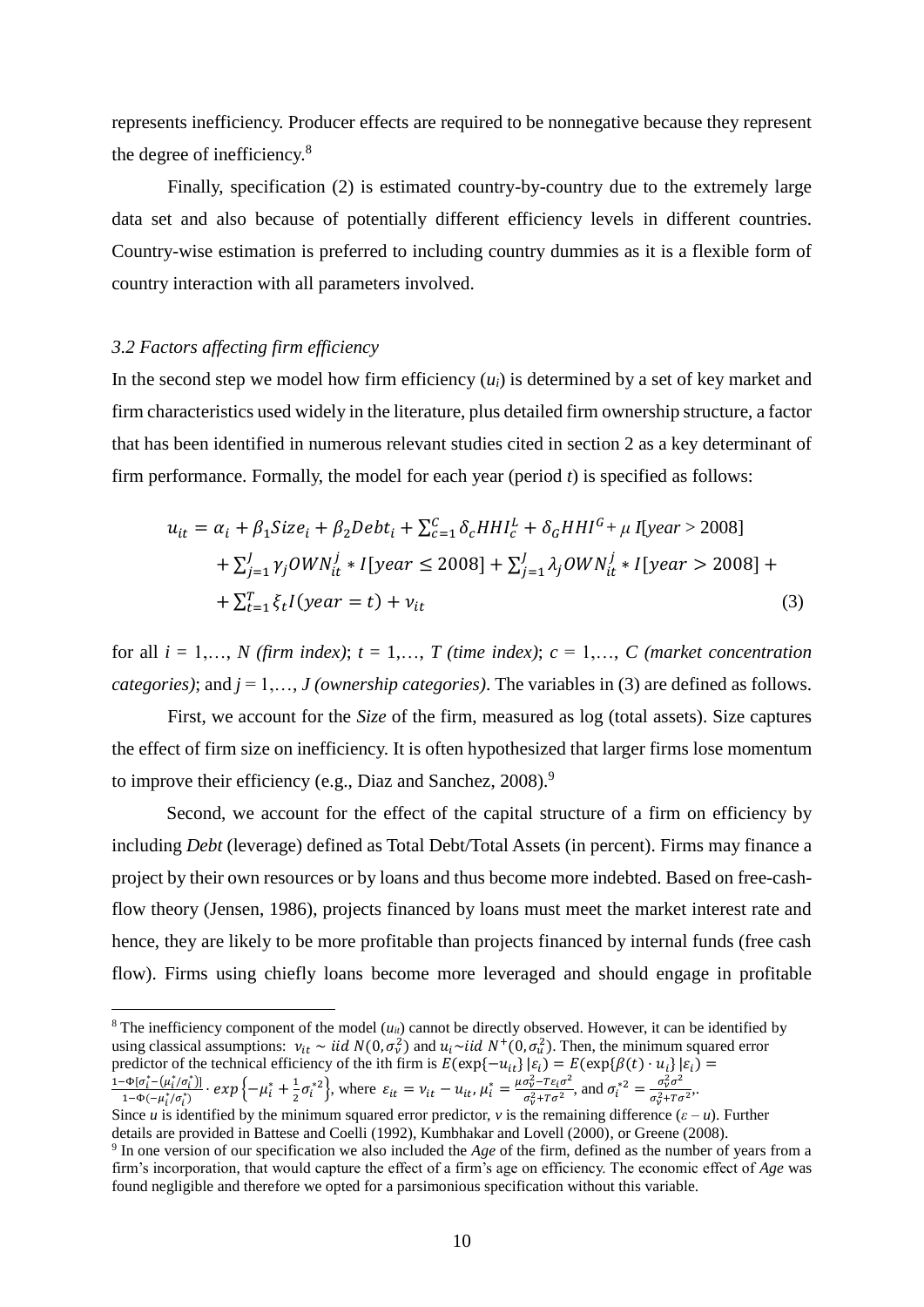projects. This should positively affect the firms' efficiency. On the other hand, according to the pecking order hypothesis, projects are financed according to a pre-committed schedule (Meyers, 1977).<sup>10</sup>

Third, we account for the degree of competition that is defined by market concentration in the industry in which firms operate. Based on the *x*-inefficiency theory (Leibenstein, 1966), low competition provides a protective environment leading to higher corporate inefficiency. This inverse relationship means that a less concentrated industry, which provides more competition, should lead to increased efficiency (Nickell, 1997; Dilling-Hansen et al., 2003). Several studies have also demonstrated that an increase in market concentration above a certain threshold tends to negatively affect firm efficiency (Caves and Barton, 1990; Green and Mayes, 1991; and Bailey, 1992). Hence, we include a market characteristic—the Herfindahl-Hirschman Index (HHI) of industry concentration—as a proxy for the degree of competition.<sup>11</sup> Many industries compete on a global scale, whereas others have only local markets. Given EU single-market characteristics, we considered HHI<sup>L</sup> computed for the local competition and HHI<sup>G</sup> characterizing the "global", i.e., single market concentration. HHI<sup>G</sup> is calculated only for manufacturing industries as technology is much easier to transfer than services. Further, we account for the regulatory perspective of the different (local) levels of industry concentration. Instead of using a continuous variable, in the case of  $HHI<sup>L</sup>$  we employ the scale used by the U.S. Department of Justice and the Federal Trade Commission (2010) for assessing industry concentration levels. On this scale industries are considered non-concentrated if HHI<sup>L</sup> is less than 1500, moderately concentrated if  $HHI<sup>L</sup>$  lies between 1500 and 2500, and highly concentrated if HHI<sup>L</sup> is greater than 2500; the most recent thresholds are used. If a firm belongs to a moderately concentrated (moderate competition) or highly concentrated (low competition) industry, in each case the HHI<sup>L</sup> variable in (3) takes a value of one and zero otherwise. The effect of a low concentrated industry (high competition) is captured by a constant term.

1

<sup>&</sup>lt;sup>10</sup> The relevant literature identifies the firm leverage to be sector/industry-specific and the firm leverage is taken as exogenously given. For example, Frank and Goyal (2009) emphasize the importance of the industry median leverage in determining firm-specific leverage; we admit that the endogeneity issue could exist in general, though. Nevertheless, according to MacKey and Phillips (2005), industry fixed effects account for 13% of the variation in financial structure, firm fixed effects explain 54% and the remaining 33% is within-firm variation. Therefore, by accounting for industry-specific and firm-specific effects we are substantially narrowing the latitude for potential unobserved heterogeneity and endogeneity. From our data we identify that the pattern of the NACE industryspecific level of leverage is present in our sample. Hence, we use the debt/leverage variable as exogenous. Further, any potential endogeneity would be captured by the fixed effects estimation that we describe in connection to the potential ownership-structure endogeneity in section 3.

<sup>&</sup>lt;sup>11</sup> Formally, the HHI for sector *j* is defined as the sum of the squares of a firm's market share in sector *j*, i.e.  $HHI_i =$  $\sum_{i=1}^{N_j}$   $\left( S_i / \sum_{k=1}^{N_j} S_k \cdot I[Firm \ k \in Sector \ j] \right)$  $_{i=1}^{N_j}$   $\left(S_i/\sum_{k=1}^{N_j} S_k \cdot I[Firm \ k \in Sector \ j] \right)^2 \cdot I[Firm \ i \in Sector \ j],$  where  $S_i$  denotes turnover (sales) of firm *i* in sector *j* and  $N_i$  is the number of firms in sector *j*.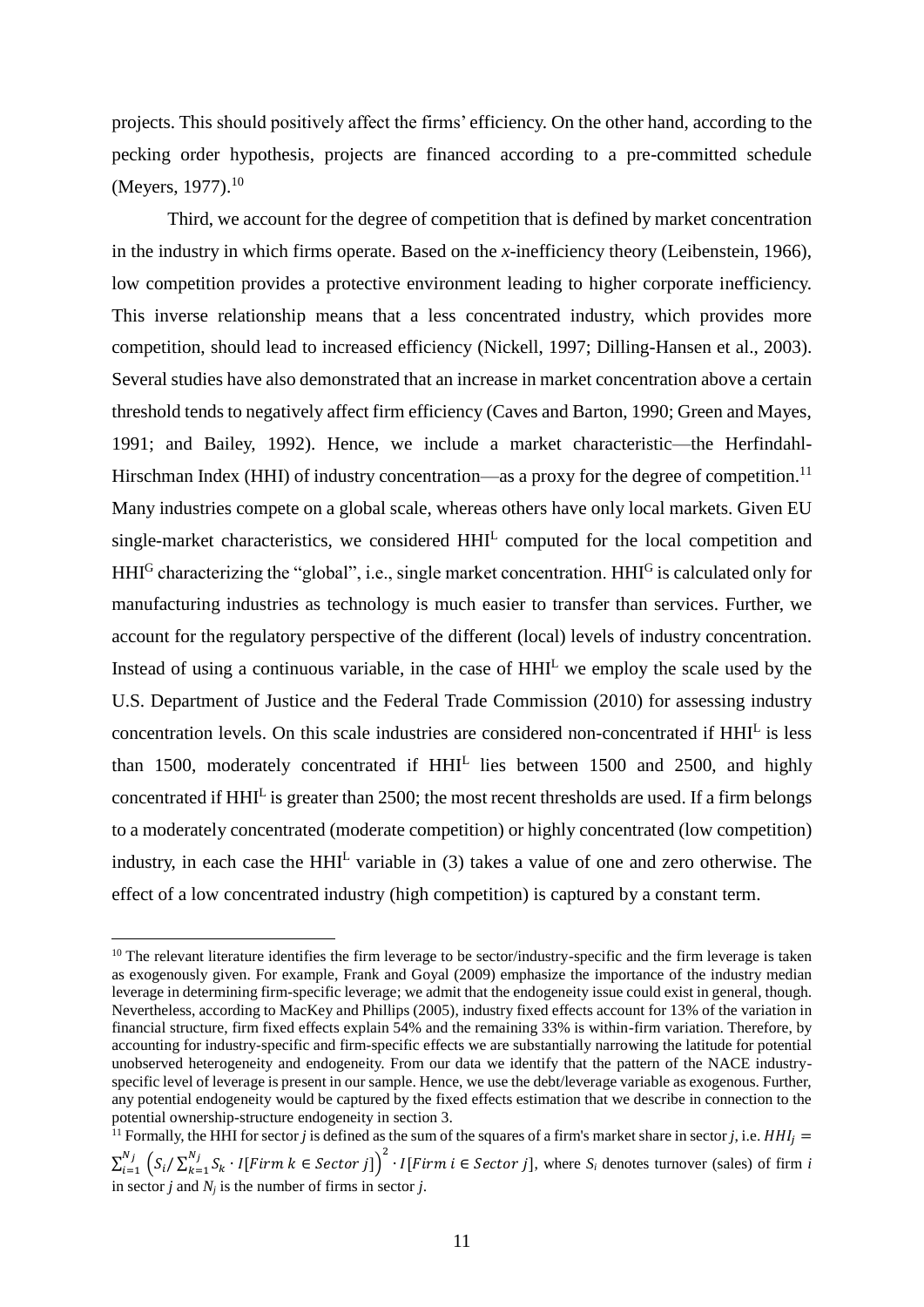Fourth, we account for a possible shift in the mean of technical efficiency (parameter *µ*) caused by different economic conditions from 2009 on. Our data provide a sign of a structural break and although the effect of the global economic crisis is not our primary topic, we allow for a different (post-crisis) mean from 2009 onwards.

Fifth, we account for the effects of diverse ownership structures over time. The ownership structure  $(OWN_i^j)$  is defined in year *t* for each firm *i* to account for a specific ownership category *j* (domestic, foreign, and unknown domicile owners). The coefficients  $\gamma_i$ and  $\lambda_j$  in (3) then capture the "transitory" effects of ownership; e.g. the effect of ownership in firms where an ownership structure underwent change. Further, since the crisis is potentially disruptive to firm operation we account for the pre-crisis and post-crisis periods by interacting ownership structures with pre-crisis and post-crisis dummies. To account for unobserved firmlevel heterogeneity, the model is estimated by using fixed effects that are captured by coefficient *α*i.

In our sample there also exist many firms where no change in ownership occurred during the whole period under research and for those firms we cannot identify the coefficients  $\gamma_i$  and  $\lambda_i$  in (3). In order to estimate the "permanent" effect of the ownership, i.e., the effect of ownership in firms with no change of ownership structure, we have to regress the estimated fixed effect  $(\hat{a}_i)$  on ownership categories of firms with no change in ownership. Formally, we estimate the following model:

$$
\hat{\alpha}_i = \sum_{j=1}^J \gamma_j^* \text{OWN}_{it}^j * I[\text{year} \le 2008] + \sum_{j=1}^J \lambda_j^* \text{OWN}_{it}^j * I[\text{year} > 2008]
$$
  

$$
\sum_{k=1}^K \eta_k I(\text{countery} = k) + \tau_i
$$
 (4)

for all  $i = 1, \ldots, N$  (firm index);  $t = 1, \ldots, T$  (time index);  $j = 1, \ldots, J$  (ownership categories); and  $k = 1, \ldots, K$  *(country dummies).* 

To summarize, coefficients  $\gamma_i$  and  $\lambda_i$  associated with the ownership effect estimated via panel fixed-effects specification (3) represent transitory (or changes in) ownership effects, while coefficients  $\gamma_j^*$  and  $\lambda_j^*$  from (4) represent the permanent effect of unchanged ownership. The employed variables of the ownership structure also distinguish the extent of ownership concentration along with the extent of control over a firm. The ownership categories require a more detailed explanation, and therefore we elaborate more on the ownership categories in section 4.3.

In order to control for country and time specifics we include the relevant dummies. While time dummies usually control for different effects of the business cycle, country fixed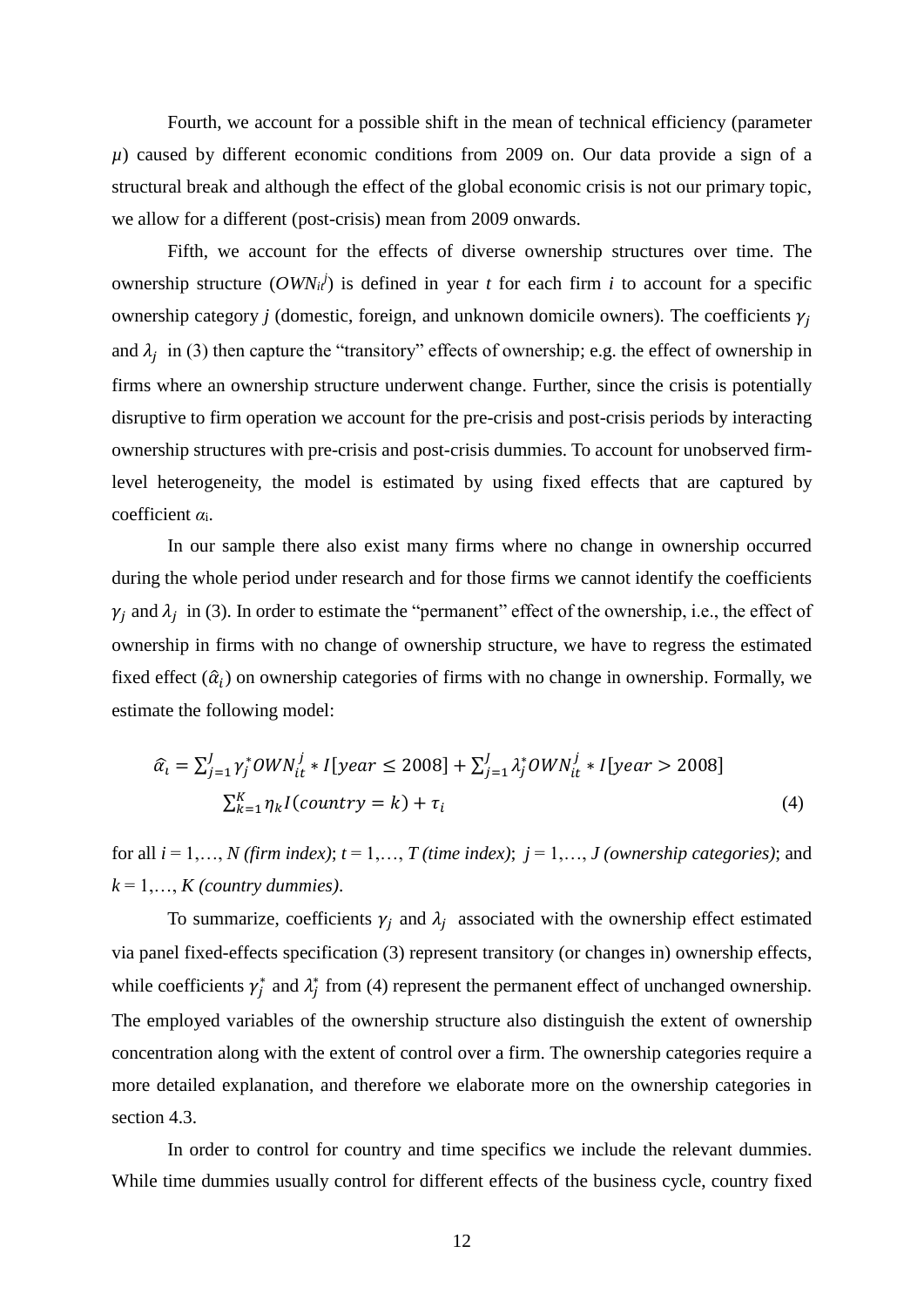effects would account for various measures of country-specific variation, such as financial development and the legal environment (see for example Francis et al., 2013).

The estimation results of (in)efficiency regressions (3) should be interpreted as follows. Larger coefficients associated with specific ownership categories mean that under a particular ownership type, a firm moves further from the efficiency frontier. Hence, a larger positive coefficient means that under that specific type of ownership the firm is less efficient. On the contrary, a smaller coefficient value illustrates the fact that a firm is closing the gap to the efficiency frontier. For example, in the case of the two coefficients  $\gamma_1 > \gamma_2$ , the ownership type associated with the coefficient *γ*<sup>2</sup> has a smaller distance from the efficiency frontier and, hence, contributes to firm efficiency more than the ownership type associated with the coefficient *γ*1. A similar interpretation applies to firm characteristics, as well.

#### **4. Data, variables, and hypotheses**

## *4.1 Data*

We employ firm-level unbalanced panel data for the period 2001–2011 from the Amadeus database covering 22 countries of the European Union. As these are multiproduct firms we are unable to obtain exact information about the quantities (input, output) connected with the production process of each product of a firm. For this reason we follow the standard approach in the literature and employ financial variables from firms' balance sheets (see Coelli et al., 2005 for an overview). We further combine the balance-sheet data with ownership data obtained from Amadeus. Let us note that each edition of the Amadeus database covers only the current ownership structure. Therefore, we use several editions of the Amadeus database to reconstruct end-of-the-year ownership structures for the period under research. Altogether we work with unique firm-level matched panel data of 3,375,595 firm/year observations for the period from 2001 to 2011.

In order to capture the difference between EU members as well as the differences across sectors, we divide the sample into two sub-samples of old and new EU countries. Due to the fact that we do not have adequate data for firms from all EU countries, our division between old and new EU members does not correspond to the official one, but rather reflects data availability. Hence, the old EU group in the scope of our analysis includes Austria, Belgium, Denmark, Finland, France, Germany, Italy, the Netherlands, Portugal, Spain, Sweden, and the United Kingdom. Further, from the data availability perspective, the new EU group is defined as Bulgaria, the Czech Republic, Estonia, Hungary, Latvia, Poland, Romania, Slovenia, and Slovakia. Both groups are further divided into firms operating in the manufacturing and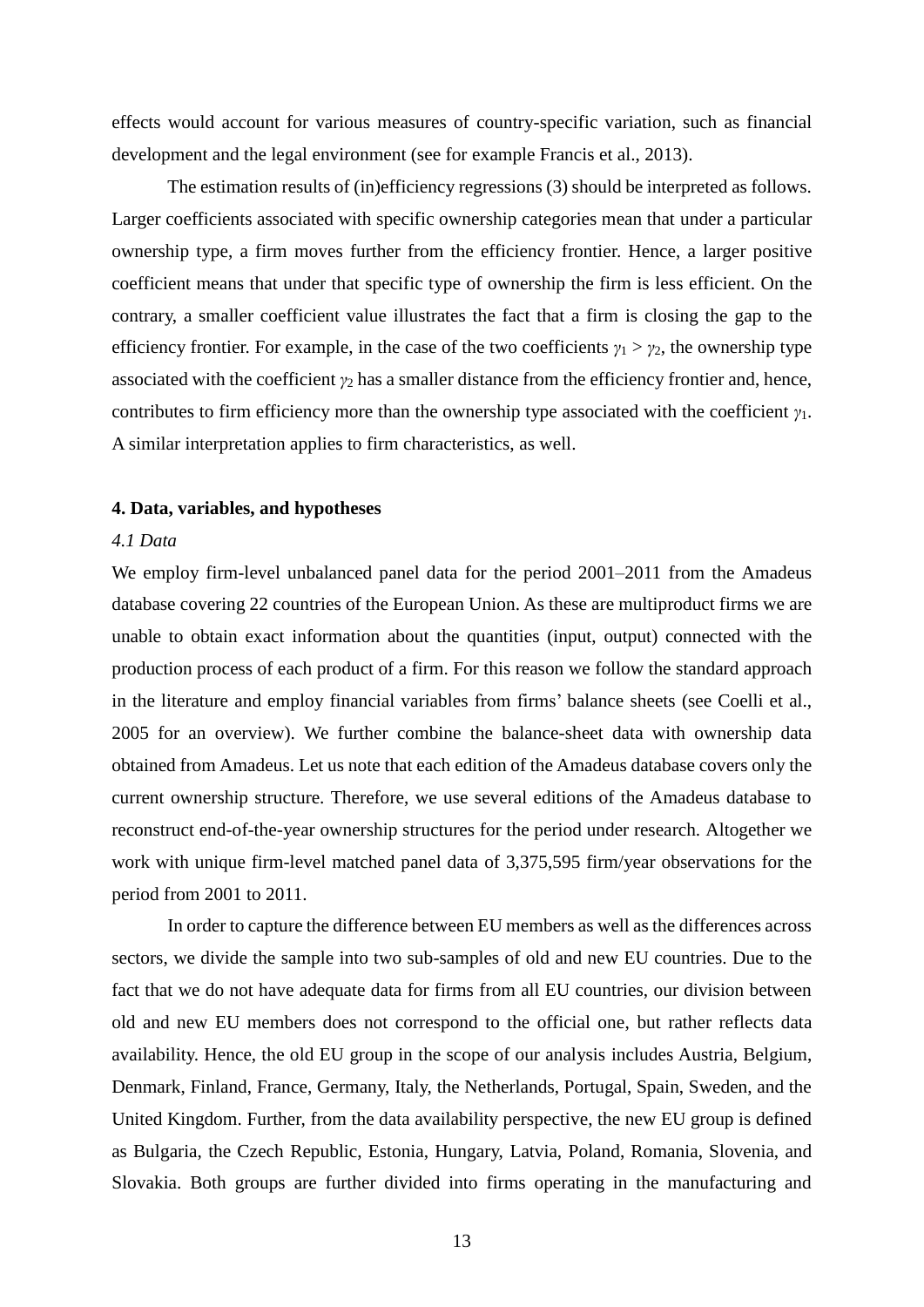services sectors. Since we are able to precisely distinguish each firm's domicile, geographical separation is not an issue.

## *4.2 Sample*

Basic descriptive statistics of the firm-level balance-sheet data associated with equations (2) and (3) are summarized in Table 1 (manufacturing) and Table 2 (services). The value added and turnover of firms operating in the old EU countries is on average higher than the value added of the new EU firms in both manufacturing and service sectors. The old EU firms in the manufacturing sector employ less capital and less labor when compared to the new EU manufacturing firms. The situation in service sectors is the opposite. The overall comparison of new and old EU firms covered by the data shows that the new EU segment of the dataset is smaller in terms of number of observations, however, it mostly contains larger and more influential firms. Understandably, the oldest and largest firms are found in the old EU group. Firms seem to be slightly more leveraged in the manufacturing sector, with the old EU firms having average leverage ratios almost double what the new EU members have.

## *4.3 Ownership categories*

Based on the derived efficiency we examine the impact of the ownership structure on estimated efficiency. Ownership type and concentration has been recognized as an important determinant of firm performance in developed economies (Temouri et al., 2008; Hill and Snell, 1989) as well as emerging European economies (Estrin et al., 2009). We define the ownership variables with respect to country-specific legal rules as argued in Gugler (2003), using dummy variables for specific ownership categories rather than percentages of their share holdings. The specific ownership categories that are associated with a legally grounded extent of control differ in the countries in our sample. Hence, the use of dummy variables is more appropriate as it maintains the various extents of control level across countries. This approach is especially important when we analyze the effects of composite ownership categories and potential coalitions (details are provided below).

Holders of different concentration thresholds have different opportunities to influence corporate governance. Majority ownership represents the highest degree of concentrated ownership, while minority ownership can be viewed as a form of moderately dispersed ownership. Hence, we define several specific ownership categories to distinguish the diminishing extent of control these categories provide. Rather than using exact percentage stakes, we opt for dummy variables that differentiate various ownership categories and allow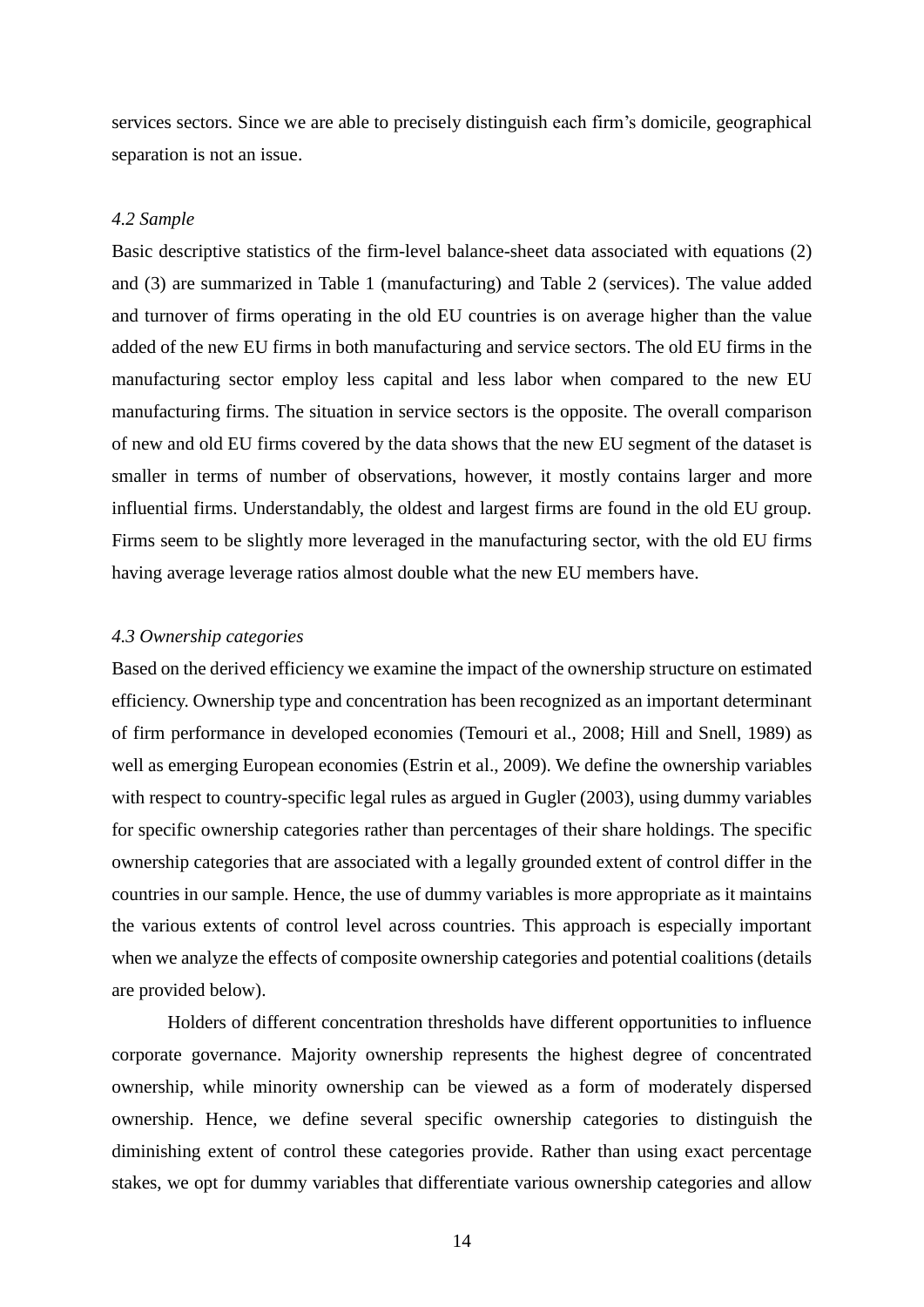us to provide more comprehensive results. All ownership categories are exclusively defined and they are also distinguished by domestic and foreign ownership, as well as those without a known domicile. The categories of foreign ownership defined below are based on stakes above 10% and are considered to represent FDI ownership (more details are provided in section 4.3). Further, the data do not involve problems related to pyramid structures.

Our ownership categories are listed below with a greater ability to control (majority) first; each subsequent ownership category has less ability to control. *Majority ownership* is a dummy variable that is coded 1 when an owner holds more than a 50% stake in a firm and the rest of the stakes represent only dispersed ownership; it is coded 0 otherwise. Majority ownership grants the owner the right to staff management and the supervisory board, to alter and transfer firms' assets, and to make crucial strategic decisions at general shareholder meetings. Through management and the supervisory board, majority ownership also facilitates more direct executive control of the company. This category provides the majority owner with effective control over the company.

Further, we construct composite ownership categories that reflect the reality of ownership control among firms. *Monitored majority ownership* is a dummy variable that is coded 1 when a majority owner (holding more than a 50% stake in a firm) is confronted with a minority owner that holds a stake that is greater than the country-specific legal minority percentage threshold (see below); it is coded 0 otherwise. The legal minority percentage threshold is usually not very large, but legal minority owners are potentially important because the law entitles them to call general shareholder meetings and obstruct decisions by delaying implementation through lengthy court proceedings. In our sample, the legal minority thresholds are as follows: 20% (Belgium and Italy), 10% (Czech Republic, Denmark, Estonia, France, Latvia, the Netherlands, Poland, Portugal, Romania, Sweden, and the United Kingdom), 5% (Austria, Bulgaria, Germany, Hungary, Slovakia, Slovenia, and Spain).

*Majority ownership plus blocking minority* is a dummy variable that is coded 1 when there is a majority owner (holding more than a 50% stake in a firm) confronted with a minority owner that holds a stake higher than the legally required blocking minority threshold; it is coded 0 otherwise. The blocking minority threshold differs from country to country. In our sample, blocking minority thresholds are as follows: 33.3% (France and Italy), 33% (the Czech Republic, Portugal, Romania, Slovakia, and Sweden), 25% (Austria, Belgium, Bulgaria, Denmark, Estonia, Germany, Hungary, Latvia, the Netherlands, Poland, Spain, and the United Kingdom). This ownership category reflects the situation in firms where the majority owner is confronted with a strong minority owner that might pursue its own interests. A blocking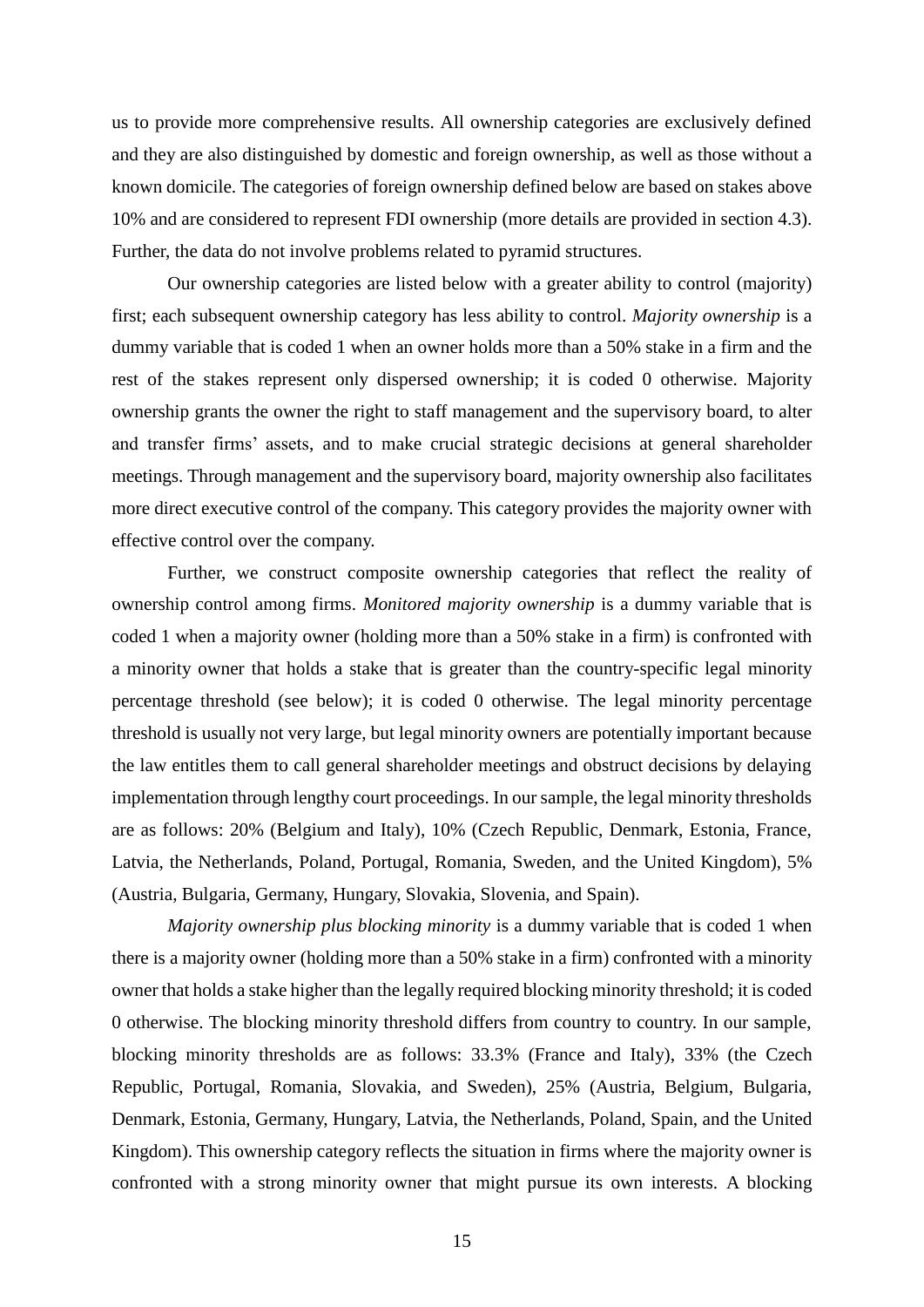minority enables a strong minority owner to contest the decisions of a majority owner. For all three majority-type categories above, we are also able to distinguish domestic and foreign owners and to apply this distinction throughout the estimation.

Two minority categories complete our ownership structures. *Controlling blocking minority ownership* is a category representing a blocking minority owner whose stake is higher than the sum of the stakes of all the remaining known (identified) owners. In this case it is coded 1 and zero otherwise. This category represents a weak form of control, since even a blocking minority owner can exercise control over highly dispersed owners.

*Combined controlling minority ownership* is a category that is coded 1 when there are two minority owners whose combined stake exceeds the sum of all the remaining stakes held by the rest of the identified owners; it is coded 0 otherwise. These two owners cannot individually control the firm. They also cannot effectively act against each other as individually they do not have enough voting power. However, they may coordinate their steps or form a coalition and control the company via the combined voting rights that give them a majority.

Finally, a constant captures the highly dispersed or unknown ownership of a firm. In this case the firm either exhibits highly dispersed ownership or does not report its ownership. As we are unable to make reasonable inferences in terms of the ownership captured by a constant, we do not report the coefficients for the sake of conserving space.

#### *4.4 Testable hypotheses*

We formulate three hypotheses in order to test how the firm characteristics, extent of control embodied in the ownership concentration, and domestic versus foreign ownership affect the efficiency of the firm. The formulation of our hypotheses is deeply rooted in the literature: on top of the arguments voiced in sections 1 and 2, we elaborate on specific ownership categories and their links with efficiency.

First, as detailed earlier, large firms might be less efficient than smaller ones (Diaz and Sanchez, 2008), more leveraged (indebted) firms might be more efficient than those using internal funds (Jensen, 1986), and firms operating in a highly concentrated industry with a lowcompetition environment might suffer from higher inefficiency. Hence, various firm characteristics related to capital structure, market environment, etc. are often linked to firm efficiency and lead to the formulation of our first hypothesis. Due to the differences in impact, we formulate the hypothesis in a general way thus:

*Hypothesis 1. H0: Firm characteristics do not effect a firm's efficiency*.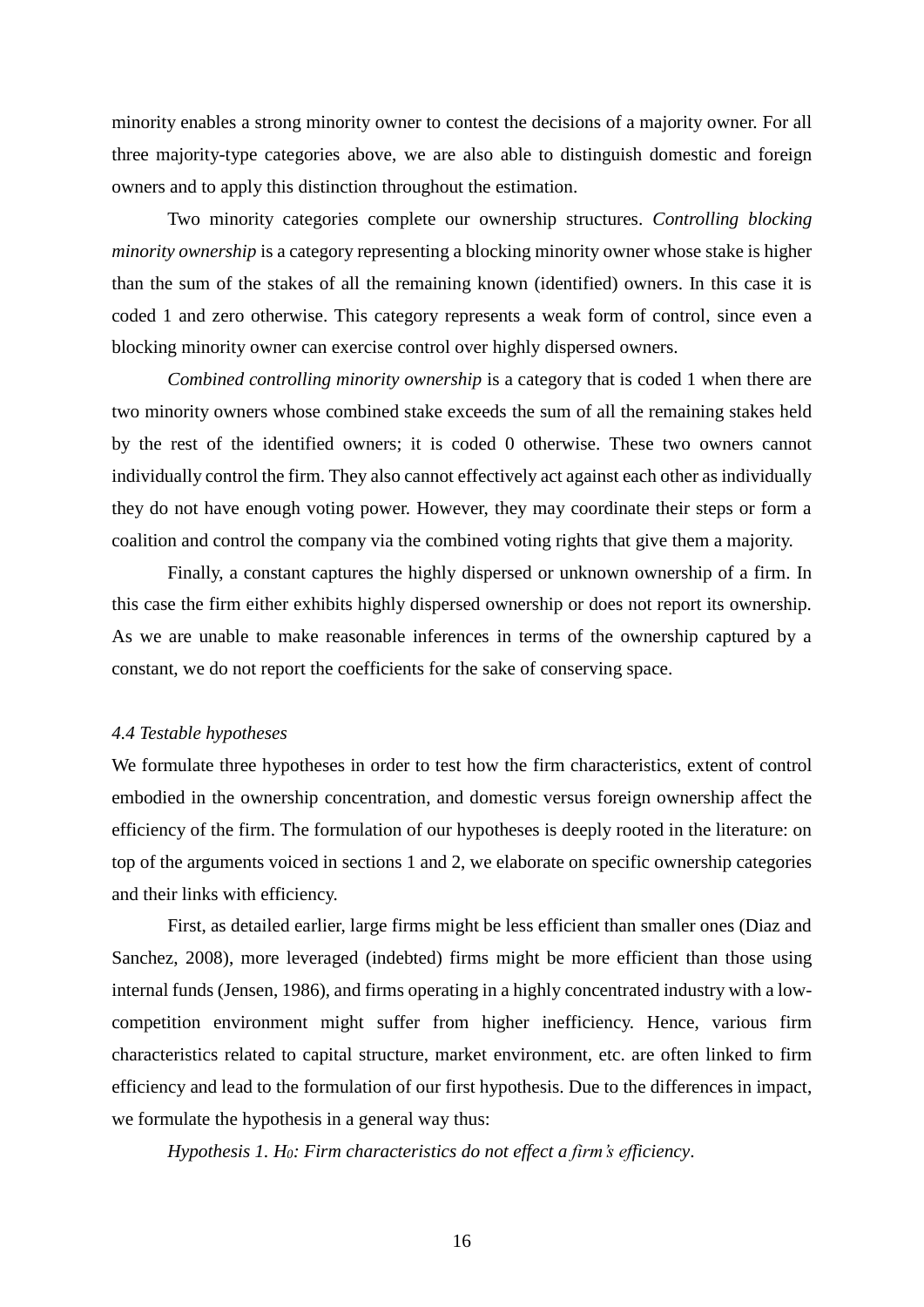Given the fragmented empirical work and partly missing theoretical basis we do not present a full set of alternative hypotheses here. One can obviously expect that larger and older firms are likely to be less efficient compared to smaller and younger ones, respectively. Similarly, based on the literature on capital structure, one can expect that firms with higher leverage would be more efficient, as managers will be forced to service a higher debt.

Second, the literature examining the agency problem arising from the separation of ownership and control often argues that managers might follow goals other than those the owners would prefer. Because of this, a concentrated ownership structure might lead to higher firm efficiency, since it results in a superior monitoring of managers (Shleifer and Vishny, 1997; Hill and Snell, 1989). On the other hand, concentrated ownership also has its costs. Large owners may engage in self-dealing, which can reduce efficiency. The findings of agency theory also indicate that control is a very good mechanism to assure that managers work to help owners. In other words, minority ownership should not improve a firm's efficiency as control is very likely to be missing in such an ownership structure. On the other hand, even a minority owner, or a pair of minority owners with a sufficiently high stake could be able to control a firm; for example, La Porta et al. (1999) employ 20% as a threshold for control of a company. Further, empirical works show that majority owners can alter their behavior when a strong minority owner is present in the firm, for example in the case of dividend payments (Gugler, 2003). Legal minority owners might not represent an excessive threat to a majority owner's control but they can exert an important monitoring influence. Blocking minority owners might affect a firm's efficiency via the implicitly influential decisions of the majority owner. On the other hand, blocking minority owners may quarrel with the majority owners and oppose decisions instead of monitoring, which may decrease firm efficiency. Finally, the majority and strong minority owners represent coalitions of so-called block owners, who own a major number of shares ( $>5\%$ ) and as a result are able to have a noteworthy disciplinary impact (Dilling-Hansen et al., 2003). Finally, the importance of the (high) ownership concentration with respect to a firm's efficiency is solidly documented by Estrin et al. (2009) for new members of the EU. Based on the above arguments we formulate a baseline hypothesis:

*Hypothesis 2. H0: Ownership concentration and the extent of control has no effect on firm efficiency.*

The null hypothesis is formulated in a general way so that it allows testing of various degrees of ownership concentration to capture, for example, the diminishing extent of control. Again, we do not present specific alternative hypotheses, although we believe that most of the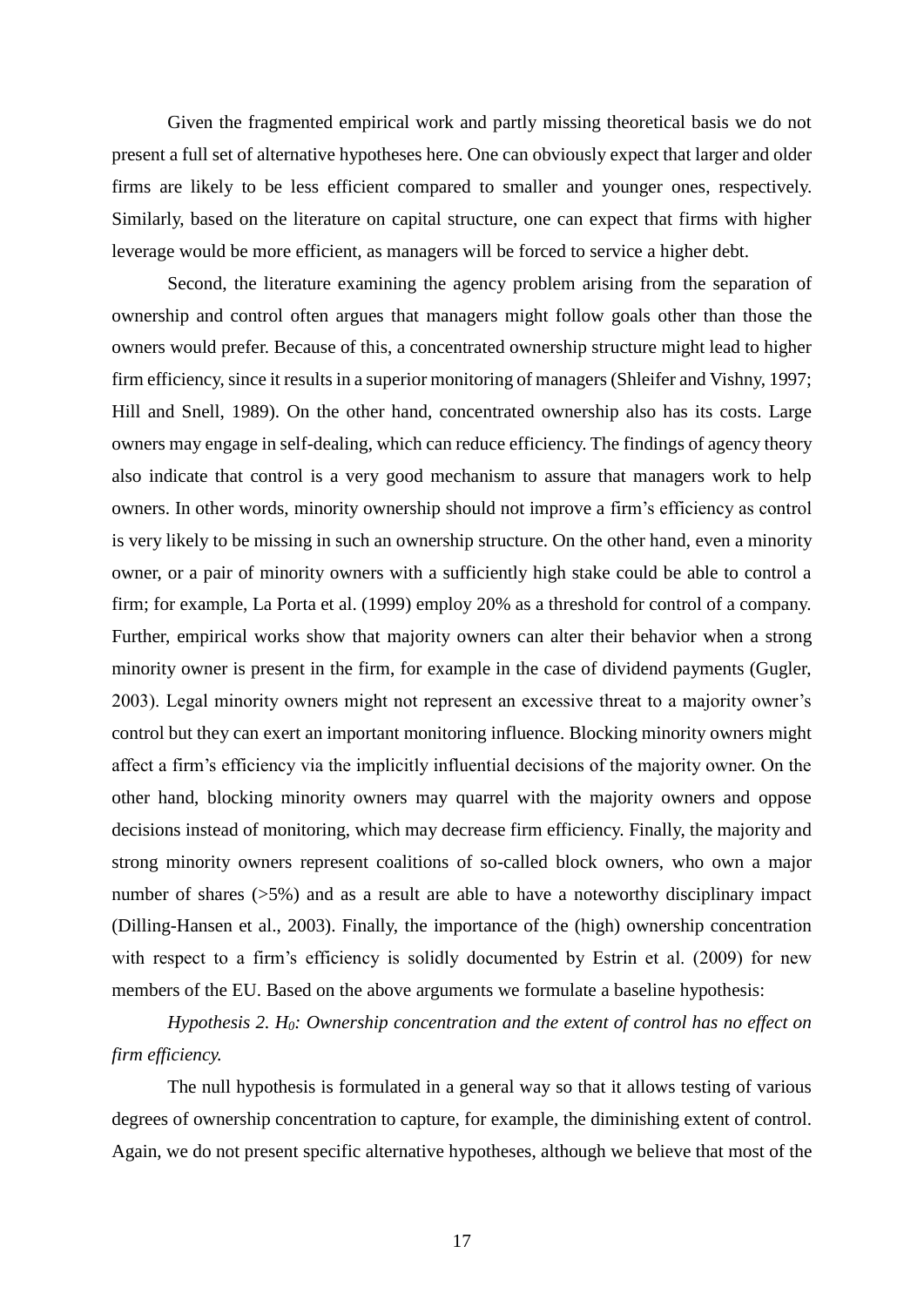existing literature would expect that a higher ownership concentration and the extent of control it provides would contribute to a firm's efficiency.

Third, in the trade literature it has been argued that foreign owners have better access to technology and therefore multinational firms established through FDI and owned by foreign owners should be more efficient (Temouri et al., 2008; Blomström et al., 2001). The existence of a technological gap between foreign and domestic owners has become a stylized fact in the applied trade literature. Specifically in the European context, Mathur et al. (2004) show that foreign-owned firms involved in multinational operations do better in financial performance than purely domestic units. Similarly, Estrin et al. (2009) show that efficiency in foreign-owned (privatized) firms in new EU member countries is higher than in domestically owned firms. From this perspective, the distinction between domestic and foreign ownership represents an important implication with respect to FDI. From our data we are able to distinguish specific ownership stakes of 10% and up. A firm is considered a subject of direct investment if "the direct investor owns at least 10% of the voting power" (OECD 2008; p. 17) in the firm. In this case, the foreign domicile of the direct investor constitutes the origin of the FDI. Hence, based on our data, majority and minority control categories provide information about FDI ownership and we can analyze its impact on a firm's efficiency. Based on the evidence related to FDI ownership, we formulate the third hypothesis:

*Hypothesis 3. H0: Foreign ownership (through FDI) does not improve a firm's efficiency*.

In our sample the new EU countries are those that underwent a transition from a command economy to a market economy. The literature on transition economies in general expects that foreign ownership leads to higher efficiency. Still, in the context of multinationals, a foreign-owned firm may potentially realize profit but the overall efficiency of such a multinational might be assessed in the country where the foreign owner is domiciled.

Finally, despite the fact that the effect of the global crisis is not our primary topic, we estimate efficiency separately for pre-crisis and crisis periods, since a crisis can be disruptive to a firm's operation. Our prior assumption is that during the crisis, a firm's efficiency might suffer due to difficult conditions. Hence, the effect of a firm's characteristics and ownership categories may change over time. In general, it is expected that a period of financial distress would push less efficient firms to become more efficient in order to survive. More efficient firms, on other hand, could lose their "advantage" due to a lack of pressure to improve. However, we admit that testing for crisis effects deserves a deeper investigation both in terms of theory and testing because of issues such as firms not knowing when a crisis will occur and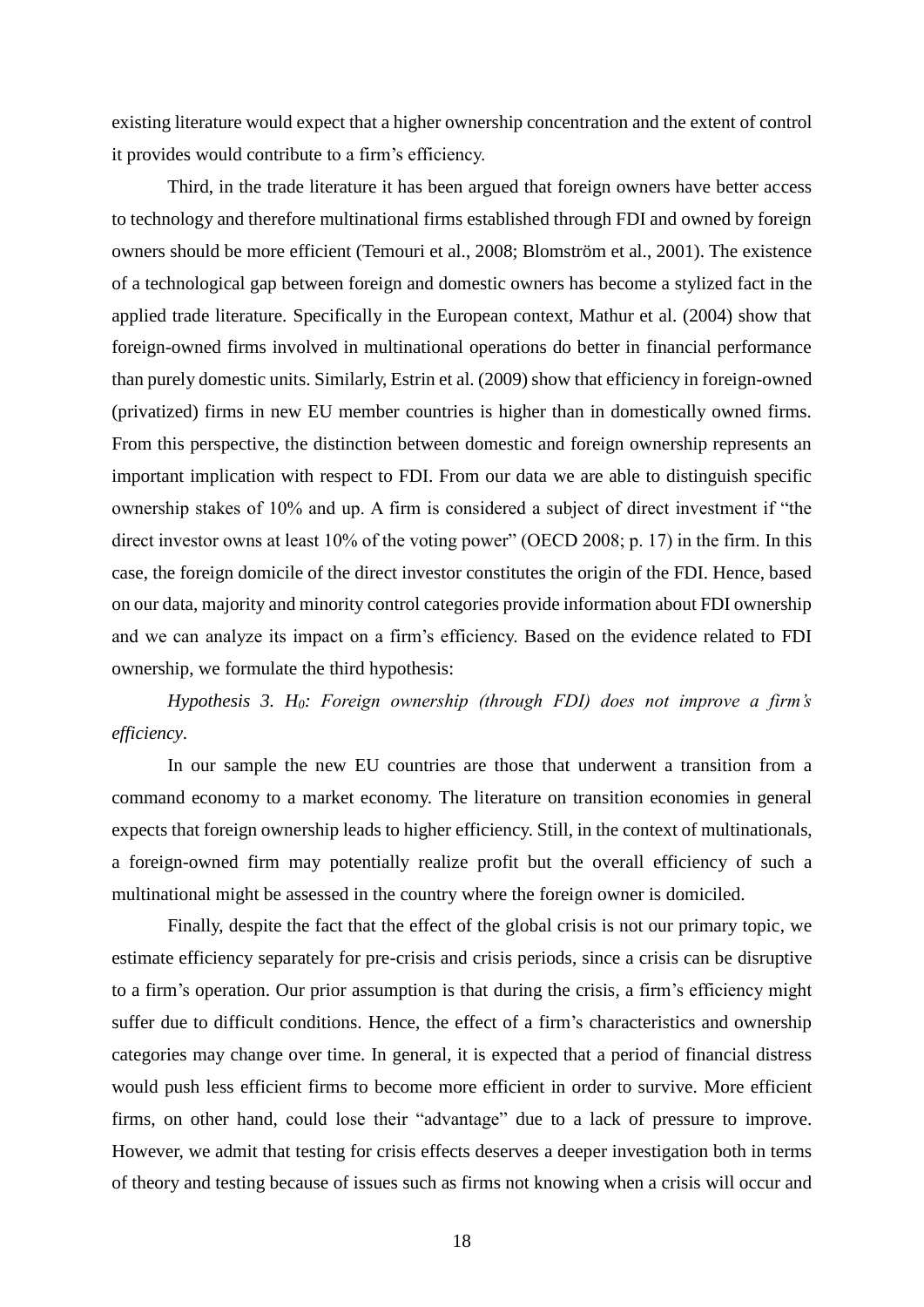the industry specific impacts of recession. Since the discussion of the recession period deserves a separate paper, we do not formulate a separate hypothesis and offer a preliminary assessment via inferences made based on separate set of coefficients; more detailed assessment of the issue is left for further research.

#### **5. Empirical results**

1

In Tables 3–6 we present our key results for how firm efficiency is determined by firm characteristics, market concentration, and ownership. The results for old and new EU manufacturing firms are summarized in Tables 3 and 4 respectively, while Tables 5 and 6 report the results for old and new EU firms operating in services. All results are reported for both precrisis (2001–2008) and post-crisis (2009–2011) periods. However, we draw our inferences primarily from coefficients associated with the pre-crisis period as it reflects a more standard operating environment. The post-crisis period coefficients offer complementary findings but, as we believe, they reflect rather irregular and disruptive business conditions (Angelopoulou et al., 2014).

Coefficients associated with the distance from the efficiency frontier for a specific variable and specific period should be interpreted in the following manner. A fully efficient firm would have a distance from the efficiency frontier equal to zero. Hence, a positive value of a statistically significant coefficient associated with a variable indicates that this variable moves a firm away from the efficiency frontier. For example, a positive coefficient associated with a particular type of ownership category indicates that the specific ownership category is associated with a lower contribution to firm efficiency; the larger the coefficient, the greater distance and inefficiency it represents. However, even in the case of two positive coefficients, when their values decrease between two periods, we are able to identify an improvement in efficiency. On the other hand, a negative and statistically significant coefficient associated with a specific category indicates that the category helps to move a firm closer to the efficiency frontier: the firm becomes more efficient as the coefficient becomes smaller. To summarize, when comparing the effects of two different ownership categories, we simply look at the value of the associated coefficients: smaller the coefficient, the greater the contribution to a firm's efficiency and vice versa. A similar interpretation applies to the effects of the firm and market characteristics.<sup>12</sup>

 $12$  We performed a robustness check in that the second stage regression (3) was re-estimated with efficiency derived in the first stage when firm performance is measured by turnover instead of value added. Since the results are not materially different we do not report detailed results; they are available upon request. Further, since our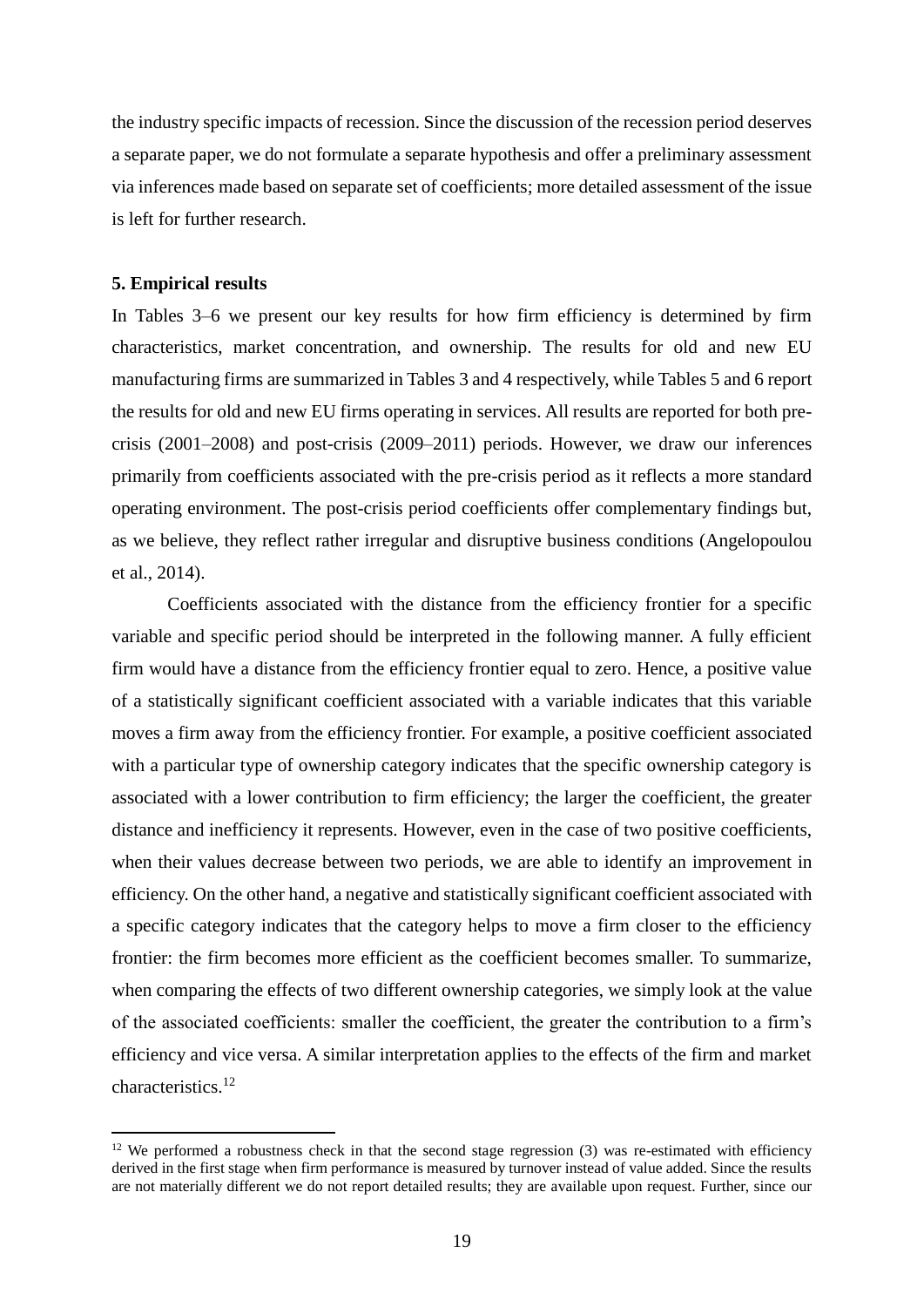## *5.1 Effects of firm characteristics and market competition*

Results related to the size of the firms consistently differ across both EU regions. In the old EU countries larger firms are associated with lower efficiency, as witnessed by positive coefficients reported in Column 1 in Tables 3 and 5. During the post-crisis period negative coefficients indicate slight improvement in efficiency associated with firm size. In new EU countries, an overall lack of statistical significance precludes making inferences, with the exception of firms operating in services, where the coefficient is negative and rather small during the pre-crisis period (Column 1, Table 6). Still, based on our findings, we infer that larger firms can be associated with less efficiency in general. More importantly, the results are consistent with agency theory, which is a driver of the results.<sup>13</sup>

The effect of capital structure on firm efficiency is uniform across firms. In line with Jensen (1986) and Dilling-Hansen et al (2003), we find that firms with higher leverage are closer to the efficiency frontier (negative coefficients) and hence, they are more efficient (Column 1, Table 3–6). However, debt does not contribute to firm efficiency of both old and new EU firms in the post-crisis period (Column 2, Table 3–6). The evidence is consistent with general wisdom that taking cash out of a firm eliminates or highly reduces the freedom of management to adopt dubious projects. The necessity of servicing the debt then puts pressure on a firm to become more efficient. Yet, highly leveraged firms may find it difficult to refinance their operations in the post-crisis period.

Finally, we present results associated with market concentration (competition). We first differentiate between moderate and low competition at the local (country-specific) level. All the results are interpreted with respect to the high competition category. Moderate and low competition environments are found to be more conducive towards efficiency than high competition environment for old EU firms in the pre-crisis period (Column 1, Tables 3 and 5). Insignificant coefficients preclude the assessment of the effect in new EU countries in the pre-

<u>.</u>

data set contains a substantial fraction of small firms, we re-estimated our specification with the data covering a control group of large and medium firms (we used the Amadeus classification to define firm size: a firm is considered to be medium-sized if it has operating revenue greater than 1 million Euro, total assets greater than 2 million Euro, or at least 15 employees). A key reason is that we want to verify whether agency is a major driver of behavior for firms independent of their size or whether the size plays a role; our results show that coefficients for main and control group are not materially different. Second, in very small entrepreneurial firms, wages and dividends are often intertwined. This would tend to make the comparison biased towards small firms, because the observed wages partially include returns to capital. However, the results presented in this section are robust to this issue.

 $<sup>13</sup>$  The findings are also very similar to those derived separately for large and medium firms (not reported). Hence,</sup> we can infer that results are also robust with respect to the size of the firm itself.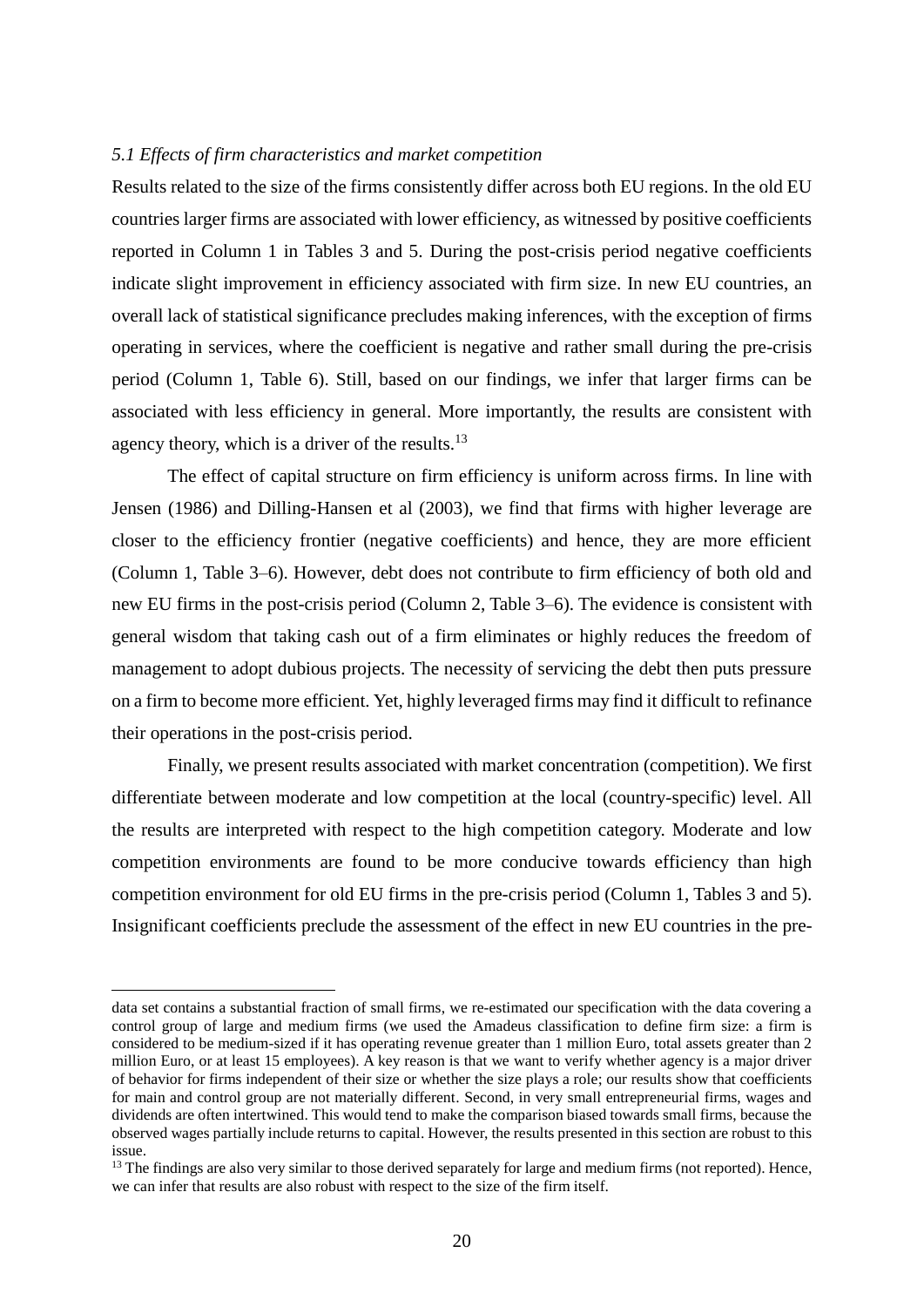crisis period (Column 1, Tables 4 and 6). Further, the beneficial effect of moderate and low competition towards efficiency is also observed in old and new EU manufacturing firms in the post-crisis period (Column 2, Tables 3 and 4). Even though the effects of moderate and low competition are about equally beneficial, it should not be overstated because firms operating in a low-competition sector have more space to adjust their prices and this translates positively into their profits. On other hand, firms operating under higher competition pressure have their margins quite narrow with little space to adjust, especially during a crisis. Lower margins result in less efficiency in financial terms. Hence, negative coefficients associated with low and moderate competition mean that firms operating in low- and moderate-competition sectors are more efficient in financial terms than high-competition firms. Lastly, coefficients associated with the measure of global competition indicate that both old and new EU manufacturing firms are right on the efficiency frontier but the coefficients are statistically significant only during the post-crisis period (Column 1, Tables 3 and 4).

#### *5.2 Ownership effects*

We assess our results from the perspective of Hypothesis 2 (outlined in section 4.4) on the effect of different ownership categories. By and large we find that a greater extent of control, or more concentrated ownership, means a stronger contribution towards firm. In particular, the types of ownership structures where an owner must account for the presence of other owner(s) with a non-marginal extent of control exhibit interesting contributions towards efficiency. Specific cases are presented below.

Our results show that the *majority ownership* category produces the single most consistent effects across firms and industries. This type of control does not strongly contribute to firm efficiency in EU countries, as coefficients are chiefly positive during the decisive precrisis period. The effect becomes contributive during the post-crisis and holds for firms with (transitory) and without (permanent) ownership structure changes. The exception from the former pattern is represented by a strong contributing effect of transitory domestic majority owners in old and new EU manufacturing firms (Column 1, Tables 3 and 4) and old EU service firms (Column 1, Table 5). The findings indicate that domestic majority owners are more beneficial for the efficiency in EU firms than foreign ones, but their impact is lower during the crisis period. This result is in accord with our prior assumption that concentrated ownership structure leads to higher firm efficiency via superior monitoring of managers (Shleifer and Vishny, 1997; Hill and Snell, 1989). However, the rest of our results convey a rather skeptical message about the role of majority owners in a standard business environment.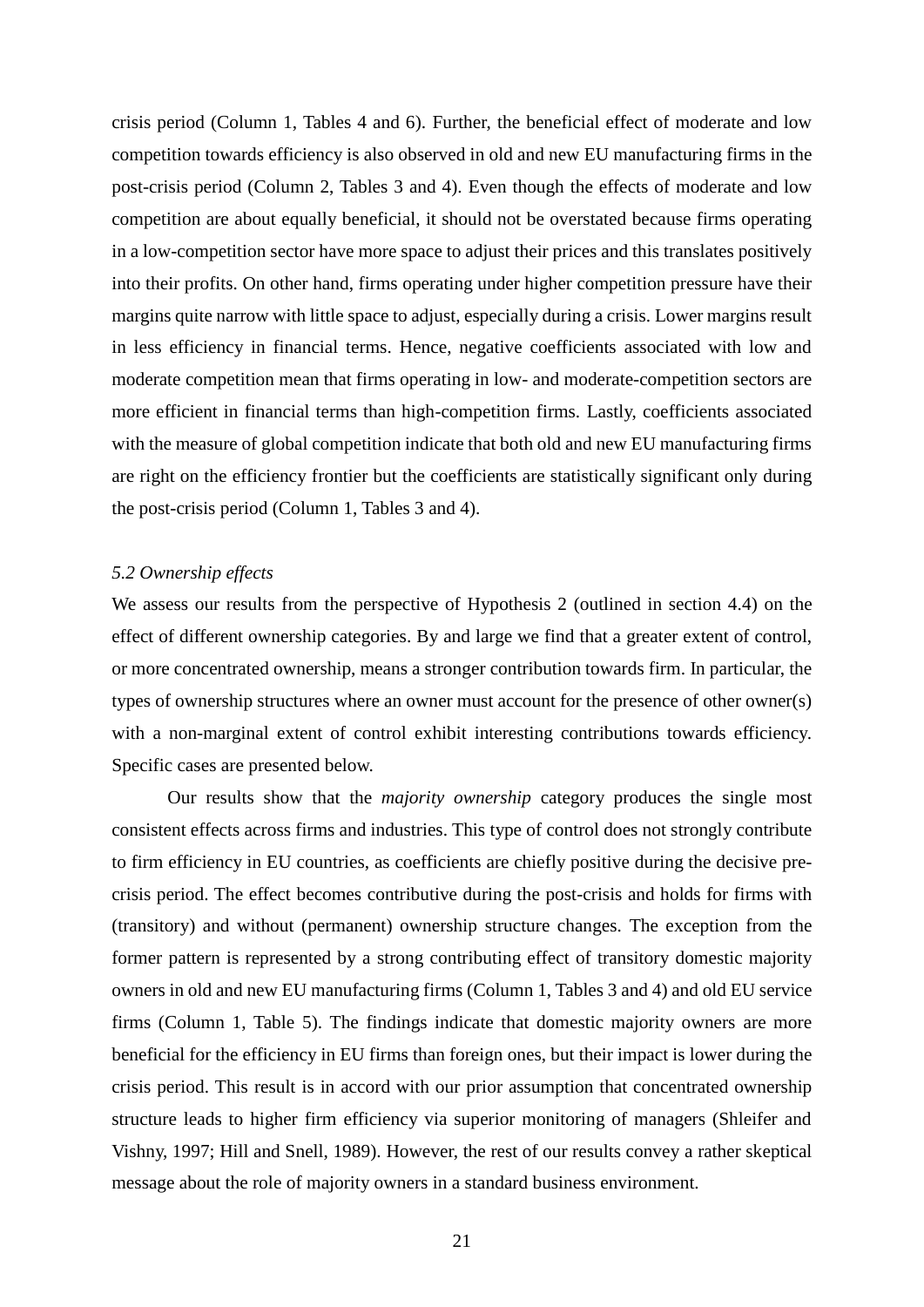In firms where a majority owner is confronted with the presence of a *legal minority* owner (or owners), the effects of transitory and permanent *monitored majority* structures (with both domestic and foreign owners) is consistently helpful to efficiency in old EU firms during the pre-crisis period (Columns 1 and 3, Tables 3 and 5). For new EU firms most coefficients are insignificant (Columns 1 and 3, Tables 4 and 6). The effect erodes with the crisis, though (the exception is old EU domestic firms in manufacturing where the effect remains (Columns 2 and 4, Table 3)). Taken together, the results show that there is an important positive disciplining effect on firm efficiency when a majority owner must account for the presence of a minority shareholder.

Results for the category of firms where a majority owner must recognize a *blocking minority* shareholder also provide interesting insights. The beneficial aspects of this control arrangement are evidenced by negative coefficients related to the permanent effect of domestic owners in both manufacturing and service sectors and EU regions (Column 3, Tables 3–6) but only to old EU firms in service industries in case of foreign owners (Column 3, Table 5). The beneficial permanent effect remains during the post-crisis for old EU domestic firms. Further, when the size of the coefficients is considered, firms with a foreign majority and a blocking minority exhibit larger inter-temporal differences in coefficients than those with domestic owners.

A blocking minority owner in charge whose stake is higher than the sum of stakes of all remaining known (identified) owners (*controlling blocking minority ownership*) is found to exert significant influence towards efficiency in old EU firms (Columns 1–4, Tables 3 and 5). The effect is beneficial for firms that experienced ownership changes during the pre-crisis period, but erodes with the crisis (Columns 1–2, Tables 3 and 5). In firms where the ownership does not change, the initially (pre-crisis) less contributing permanent effect improves (Columns 3–4, Tables 3–6).

Minority owners whose combined shares provide them with a majority of voting rights—*combined controlling minority ownership*—are a special ownership category in terms of their contribution to firm efficiency. In this category, two minority owners face a situation where neither of them can fully control the company and only coordinated steps in a functional coalition would enable them to jointly control the company. How does this arrangement work for firm efficiency? A combined controlling minority does not seem to work for firms during the pre-crisis period: the relevant positive coefficients (Columns 1 and 3, Tables 3–6) hint that owners do not cooperate effectively irrespective of the EU region or industry. On the contrary, this arrangement seems to be quite beneficial during the crisis. Here, negative coefficients hint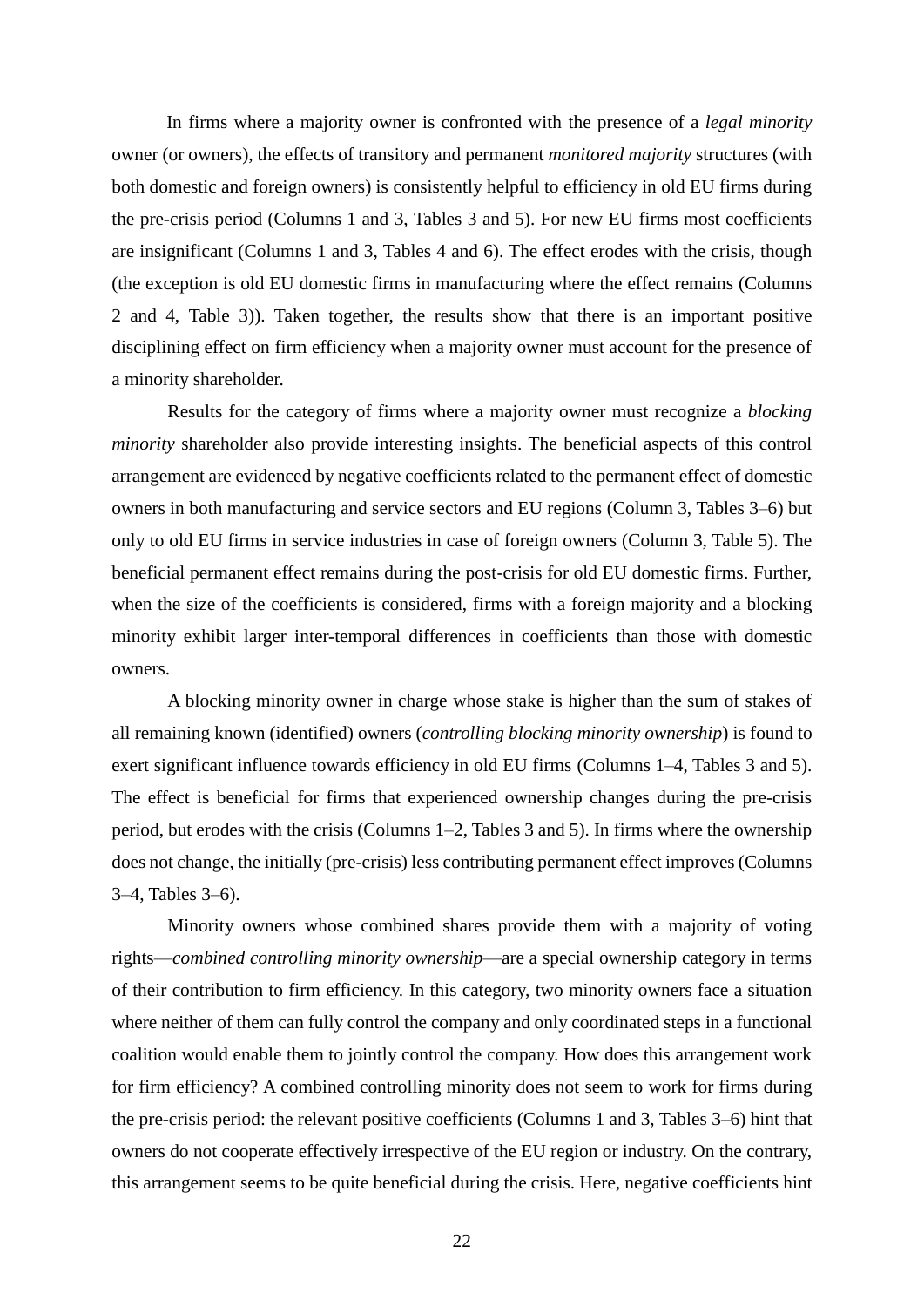at a joint use of power between the two minority shareholders, of transitory status, and a contributing effect of this ownership arrangement with respect to firm efficiency, albeit only when there is no other choice.

## *5.3 Foreign ownership effect*

<u>.</u>

Based on the ownership domicile information, we are also able to summarize the results related to Hypothesis 3 on the effect of foreign ownership through FDI. We discussed the specific influences of owners, including foreign ones, when assessing the effect of the diminishing extent of control on firm efficiency in section 5.2. Now we summarize the specific effect of foreign owners. There are two categories where the contributing effect of foreign owners is clearly visible irrespective of EU region: firms where a majority owner must recognize either legal or a blocking minority shareholders. In the other cases, on average, domestic owners exhibit a more beneficial effect.

The finding might come as no surprise in old EU countries: here foreign owners are present in domestic firms through their FDI, which mostly originates from within the old EU group itself. Further, based on the UNCTAD (2004) report, foreign owners in the old EU group are present to a much smaller degree than in the rest of our sample, since the FDI flows to developed countries were gradually shrinking. On the other hand, firms from the old EU countries were actively acquiring assets in new member states, and their accession in 2004 boosted new FDI from the old EU group, totaling around 67–75% of total FDI in new EU member countries (UNCTAD, 2004). The beneficial effects of foreign owners subjected to legal or blocking minority control in new EU countries may be taken as evidence of corporate governance that gradually improved over time, without doubt thanks also to the FDI inflow from old EU countries that overwhelmingly dominated FDI in the 12 new EU members (UNCTAD, 2008).<sup>14</sup>

Overall, the contributing effect of foreign owners is primarily limited to majority categories with control by legal and blocking minorities. The result indicates a strong implication with regard to the disciplining effect of the two specific ownership structures involving foreign owners.

Although not reported, all the results are also robust to the alternative measure of performance (sales). Our findings also hold for the subsample of medium and large firms.

 $14$  Uzagalieva et al. (2012) show that local firms in the new EU markets experience efficiency gains if they supply industries with a higher share of foreign firms or if foreign firms sell to them.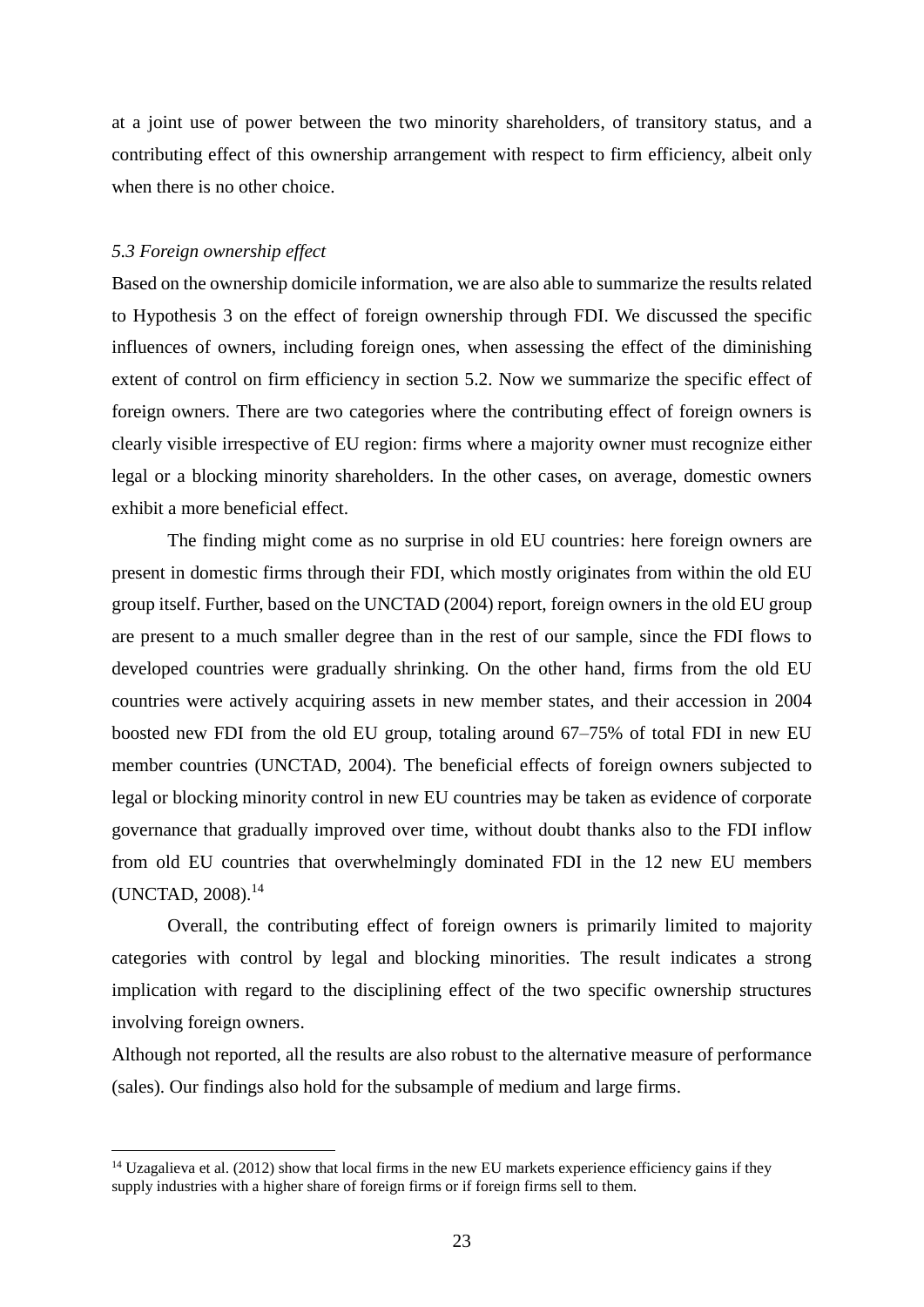## **6. Conclusion**

In this paper we analyze the effects of size, competition, capital and ownership structure on firm efficiency in a comprehensive dataset using the stochastic frontier approach. One of our important contributions to the literature is a focus on technical efficiency of firms instead of accounting ratios. Private firms have incentive to minimize reported taxable income (Daily and Dollinger 1992; Durand and Vargas, 2003), therefore, accounting measures should be used with caution in studies of privately held companies (Schulze et al, 2001). Given that private firms constitute the vast majority of our sample, focus on technical efficiency ― a firm's ability to produce the maximum output from a given set of inputs ― represents a considerable advantage as it may be less prone to manipulations by managers.

Our findings highlight that larger firms are characterized by lower efficiency. This result might be driven by higher bureaucracy, higher communication costs and a greater resistance to change in large firms compared to smaller firms. Capital structure and concentrated ownership are also found to be important for firm efficiency as they promote managerial discipline. We pay special attention to firm ownership structure and distinguish between different degrees of control by owners and ownership domicile. As a result, we are able to document the effects of different ownership structures on firm efficiency to an extent not found in previous studies.

In the analysis, we also distinguish between a pre-crisis period (2001-2008) and a post-crisis period (2009-2011). Our results are found to be sensitive to the period of observation. Therefore, we interpret patterns observed for the post-crisis period with caution and base our conclusion mostly on the pre-crisis period. A full investigation the implications of 2008 financial crisis on efficiency is left for future research.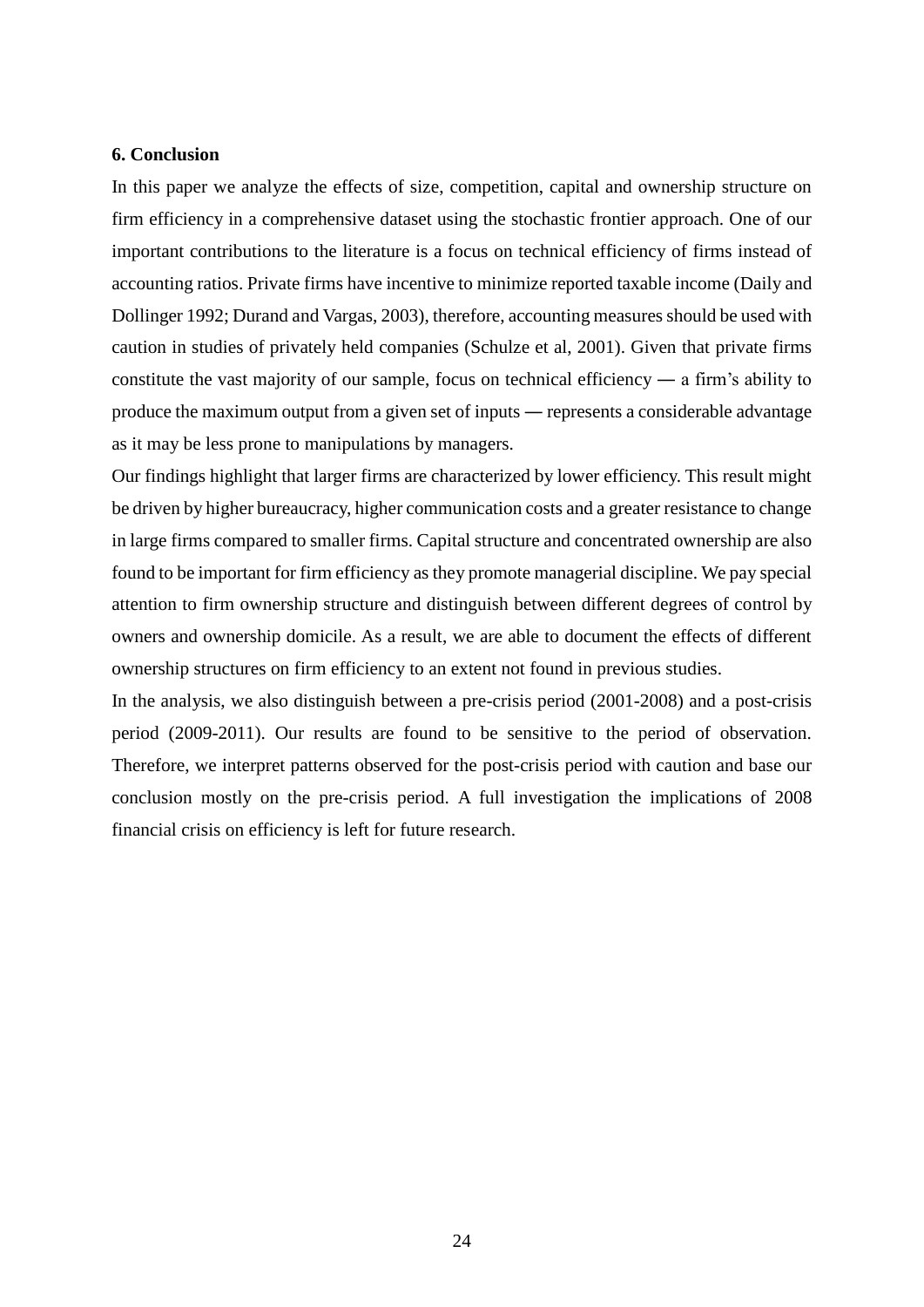#### **References**

- Aghion, P., Dewatripont, M., Rey, P., 1999. Competition, Financial Discipline and Growth. *The Review of Economic Studies* 66(4), 825-852.
- Aigner, D., Lovell, C., Schmidt, P., 1977. Formulation and estimation of stochastic frontier production functions. *Journal of Econometrics*, 6, 21-37.
- Aitken, B. J., Harrison, A. E. (1999). Do domestic firms benefit from direct foreign investment? Evidence from Venezuela. *American economic review*, 605-618.
- Amornkitvikai, Y., Harvie, C., 2011. Finance, Ownership, Executive Remuneration, and Technical Efficiency: A Stochastic Frontier Analysis (SFA) of Thai Listed Manufacturing Enterprises. *Australasian Accounting Business and Finance Journal* 5(1), 35-55.
- Anderson, R., Reeb, D., 2003. Founding family ownership, corporate diversification, and firm leverage. *Journal of Law and Economics* 46, 653–684.
- Angelopoulou, E., Balfoussia, H., Gibson, H.D., 2014. Building a financial conditions index for the euro area and selected euro area countries: What does it tell us about the crisis? *Economic Modelling,* 38, 392–403.
- Arocena, P., and Oliveros, D., 2012. The efficiency of state-owned and privatized firms: Does ownership make a difference? *International Journal of Production Economics*, 140(1), 457-465.
- Bailey, S. D., 1992. *Industrial efficiency in six nations.* R. E. Caves (Ed.). MIT Press.
- Barth, E., Gulbrandsen, T., Schønea, P., 2005. Family ownership and productivity: the role of owner-management. *Journal of Corporate Finance*, 11(1), 107-127.
- Battese, G. E., Coelli T. J, 1988. Prediction of firm-level technical efficiencies with a generalized frontier production function and panel data. *Journal of Econometrics* 38, 387–399.
- Battese, G. E., Coelli, T. J., 1992. Frontier production functions, technical efficiency and panel data: with application to paddy farmers in India. *Journal of Productivity analysis,* 3,1/2, 153-69.
- Battese, G. E., Coelli, T. J., 1995.. A model for technical inefficiency effect in a stochastic frontier production function. *Empirical Economics*, 20, 325-332.
- Belenzon, S., Patacconi, A., Zarutskie, R., 2014. Married to the Firm? A Large-Scale Investigation of the Social Context of Ownership. *Duke University, Working paper*.
- Blomström, M., Globerman, S., Kokko A., 2001.The Determinants of Host Country Spillovers from Foreign Direct Investment. In N. Pain (ed.), Inward Investment, Technological Change and Growth. *Basingstoke: Palgrave.*
- Bloom, N., Van Reenen,J., 2007. Measuring and explaining management practices across firms and countries. *Quarterly Journal of Economics*, 122(4), 1351-408.
- Bottasso, A., Sembenelli, A.. 2004. Does ownership affect firms' efficiency? Panel data evidence on Italy. *Empirical Economics* 29(4), 769-786.
- Brailsford, T., Oliver, B., Pua, S., 2002. On the relation between ownership structure and capital structure, *Accounting and Finance* 42, 1–26.
- Cabeza-García, L., Gómez-Ansón, S., 2011. Post-privatisation ownership concentration: Determinants and influence on firm efficiency. *Journal of Comparative Economics*, 39(3), 412-430.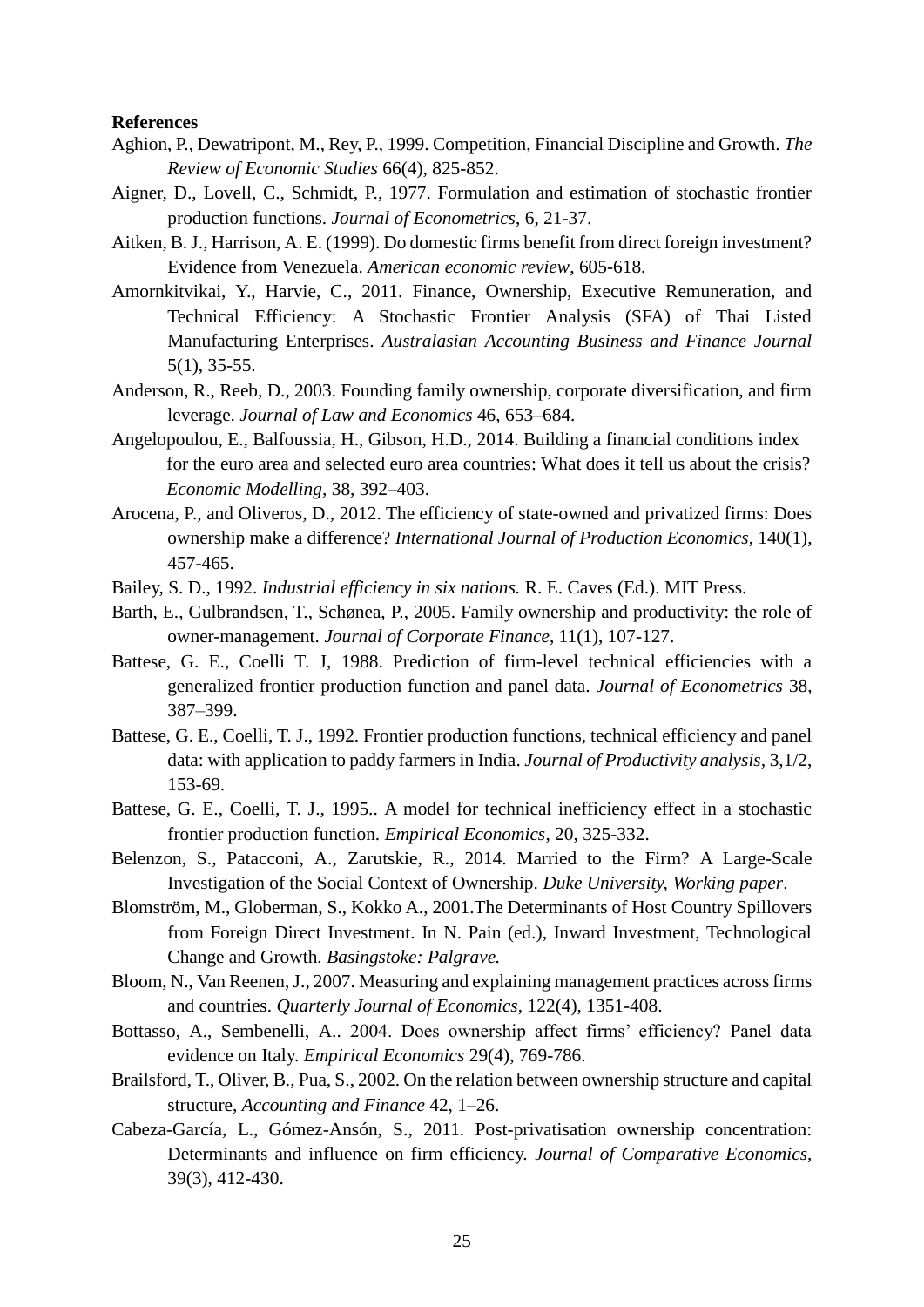- Campa, J. M., & Kedia, S. (2002). Explaining the diversification discount. *The Journal of Finance*, 57(4), 1731-1762.
- Caves, R. E., Barton, D. R., 1990. *Efficiency in US manufacturing industries*. Cambridge, MA: MIT Press.
- Chirinko, R. S., Fazzari, S. M., and Meyer, A. P., 2010. A New Approach to Estimating Production Function Parameters: The Elusive Capital–Labor Substitution Elasticity. *Journal of Business and Economic Statistics*, 29(4), 587-594.
- Claessens, S., Djankov, S., Fan, J., Lang, L., 2002. Disentangling the incentive and entrenchment effects of large shareholdings. *Journal of Finance,* 57 (6), 2741–2771.
- Coelli T., Prasada Rao D. S., Battese G. E., 2005. *An Introduction to Efficiency and Productivity Analysis*, Kluwer Academic Publishers.
- Cornwell, C. M., Smith, P. C., 2008. Stochastic Frontier Analysis and Efficiency Estimation, in *The Econometrics of Panel Data*, Patrick Sevestre and László Mátyás, (eds.). Springer Verlag, 697- 726.
- Daily, C. M., Dollinger, M. J., 1992. An empirical examination of ownership structure in family and professionally managed firms. *Family business review*, 5(2), 117-136.
- Demsetz, H., 1996. *The economics of the business firm: seven critical commentaries*. Cambridge University Press.
- Demsetz, H., Lehn, K., 1985. The structure of corporate ownership: causes and consequences. *Journal of Political Economy,* 93(6), 1155–1177.
- Demsetz, H., Villalonga, B., 2001. Ownership structure and corporate performance, *Journal of Corporate Finance* 7(3), 209-233.
- Dhawan, R., 2001, Firm size and productivity differential: theory and evidence from a panel of US firms. *Journal of Economic Behavior & Organization*, 44(3), 269-293.
- Diaz, A., Sanchez, R., 2008. Firm size and productivity in Spain: a stochastic frontier analysis. *Small Business Economics,* 30(3), 315–323.
- Dilling-Hansen, M., Madsen, E., Smith, V., 2003. Efficiency, R&D and ownership some empirical evidence. *International Journal of Production Economics,* 83(1), 85-94.
- Duc Nam, P., Thi Phuong Vy, L., 2013. Foreign Ownership, Capital Structure and Firm Performance: Empirical Evidence from Vietnamese Listed Firms. *IUP Journal Of Corporate Governance,* 12(2), 40-58.
- Durand, R., Vargas, V., 2003. Ownership, organization, and private firms' efficient use of resources. *Strategic Management Journal*, 24(7), 667-675.
- Estrin, S., Hanousek, J., Kočenda, E., Svejnar, J., 2009. Effects of Privatization and Ownership in Transition Economies. *Journal of Economic Literature*, 47(3), 699-728.
- Francis, J. R., Michas, P. N., Seavey, S. E., 2013, Does Audit Market Concentration Harm the Quality of Audited Earnings? Evidence from Audit Markets in 42 Countries. *Contemporary Accounting Research*, 30(1), 325–355.
- Frank, M. Z., & Goyal, V. K. (2009). Capital structure decisions: which factors are reliably important? *Financial management*, 38(1), 1-37.
- Fried, H. O., Lovell C. A. K., Schmidt S. S. (eds.), 1993. *The Measurement of Productive Efficiency: Techniques and Applications*. Oxford University Press, New York.
- Fukuyama, H., Guerra, R., Weber, W., 1999. Efficiency and ownership: Evidence from Japanese credit cooperatives. *Journal of Economic and Business,* 51(6), 473-487.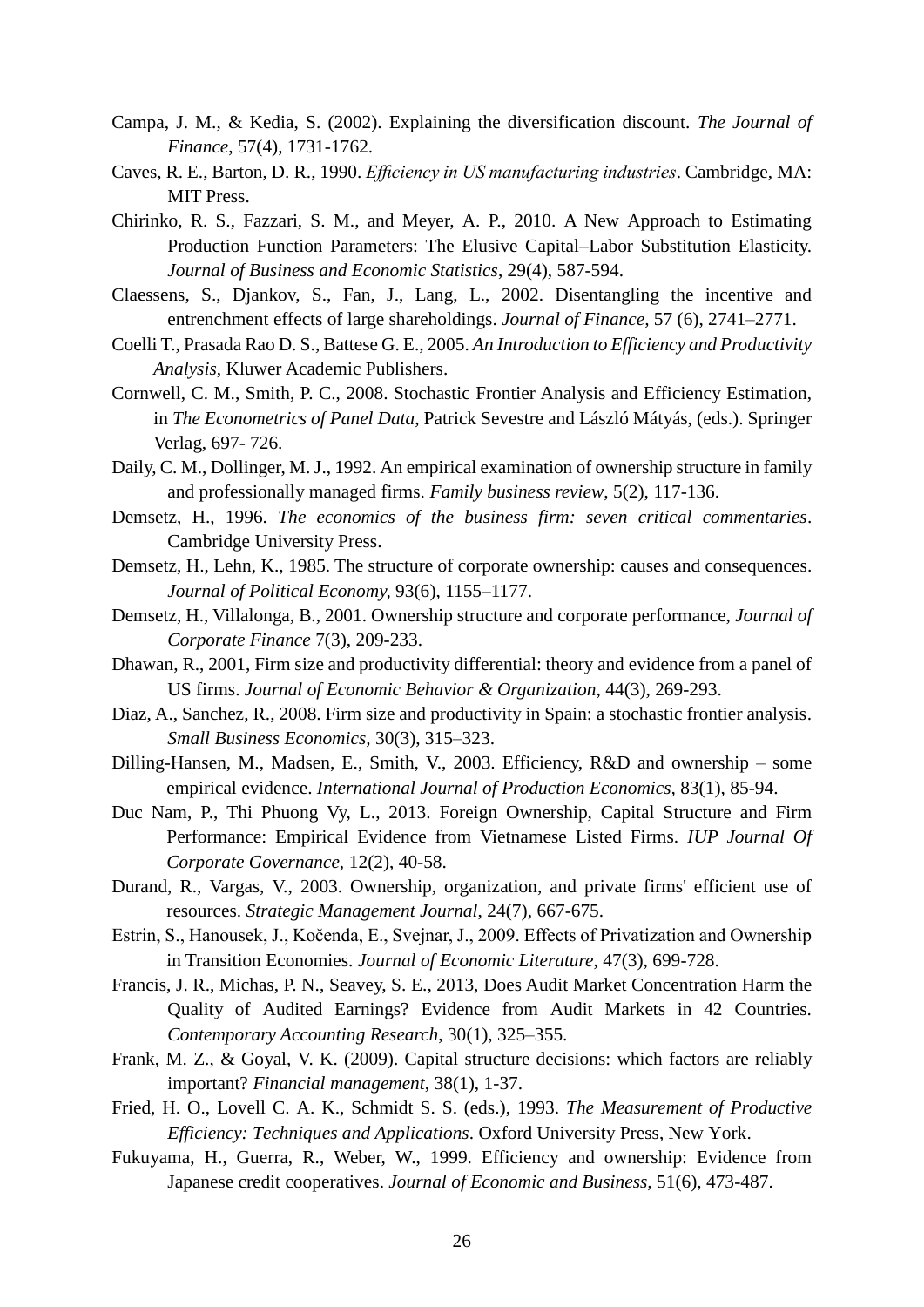- Goldar, B., Renganathan, V., Banga, R., 2003. Ownership and Efficiency in Engineering Firms: 1990-91 to 1999-2000. *Economic and Political Weekly,* 39(5), 441-447.
- Greene, W., 2005. Fixed and random effects in stochastic frontier models. *Journal of Productivity Analysis*, *23*(1), 7-32.
- Greene, W., 2008. *The Measurement of Efficiency, chap. The Econometric Approach to Efficiency Analysis.* Oxford University Press.
- Green, A., Mayes, D. G., 1991. Technical inefficiency in manufacturing industries. *The Economic Journal*, 523-538.
- Gugler, K. (Ed.), 2001. *Corporate Governance and Economic Performance*. Oxford University Press, Oxford.
- Gugler, K., 2003. Corporate Governance, Dividend Payout Policy, and the Interrelation between Dividends, R&D, and Capital Investment. *Journal of Banking and Finance,* 27(7), 1297–1321.
- Hanousek, J., Kočenda, E., Mašika, M., 2012. Firm Efficiency: Domestic Owners, Coalitions, and FDI. *Economic Systems*, 36(4), 471-486.
- Harris, M., Raviv, A., 1991. The theory of capital structure. *Journal of Finance,* 46(1), 297– 355.
- Hill, W. L., Snell, S. A., 1989. Effects of Ownership Structure and Control on Corporate Productivity. *The Academy of Management Journal*, 32(1), 25-46.
- Holderness, C.,Sheehan, D., 1988. The role of majority shareholders in publicly held corporations: An exploratory analysis. *Journal of Financial Economics,* 20(1), 317- 346.
- Horizontal Merger Guidelines (2010). The Federal Trade Commission and the Department of Justice.
- Jensen, M., Meckling, W., 1976. Theory of the firm: Managerial behavior, agency costs and capital structure. *Journal of Financial Economics,* 3(4), 305-360.
- Jensen, M., 1986. Agency costs of free cash flow, corporate finance, and takeovers. *American Economic Review,* 76(2), 323–329.
- Khumbhakar, S. C., 1990. Production Frontiers, Panel Data, and Time-Varying Technical Inefficiency. *Journal of Econometrics.* 46(1), 201-211.
- Kumbhakar, S. C., Lovell, C. K., 2000. *Stochastic Frontier Analysis*. Cambridge University Press.
- Kim, C., Mauer, D. C., Sherman A. E., 1998. The determinants of corporate liquidity: theory and evidence. *Journal of Financial and Quantitative Analysis*, 33(3), 335-359.
- King, M., Santor, E., 2008. Family values: Ownership structure, performance and capital structure od Canadian firms. *Journal of Banking and Finance* 32(11), 2423-2432.
- Porta, R., Lopez‐de‐Silanes, F., Shleifer, A., 1999. Corporate ownership around the world. *Journal of Finance,* 54(2), 471–517.
- Leibenstein, H., 1966. Allocative efficiency vs. 'X-efficiency'. *American Economic Review,* 56, 392–415.
- MacKay, P., Phillips, G. M. (2005). How Does Industry Affect Firm Financial Structure? *Review of Financial Studies*, 18(4), 1433-1466.
- Mansi, S. A., Reeb, D. M. (2002). Corporate diversification: what gets discounted? *The Journal of Finance*, 57(5), 2167-2183.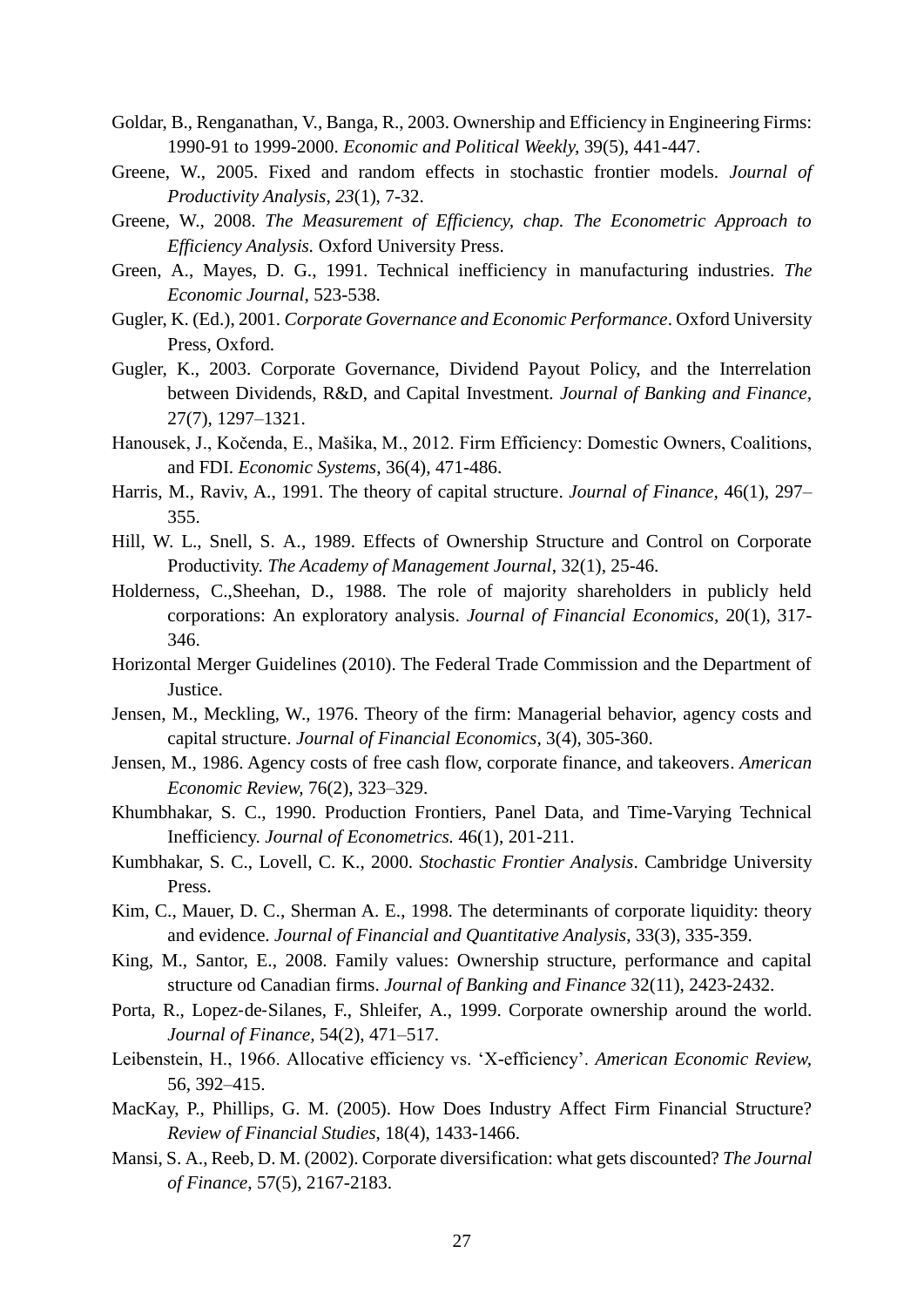- Margaritis, D., Psillaki, M., 2007. Capital structure and firm efficiency, *Journal of Business Finance and Accounting* 34(9)&(10), 1447-1469.
- Margaritis, D., Psillaki, M., 2010. Capital structure, equity ownership and firm performance. *Journal of Banking and Finance,* 34(3), 621-632.
- Mathur, I., Singh, M., Gleason, K. C., 2004. Multinational Diversification and Corporate Performance: Evidence from European Firms. *European Financial Management*, 10(3), 439–464.
- McConnell, J., Servaes, H., 1990. Additional evidence on equity ownership and corporate value. *Journal of Financial Economics,* 27(2), 595–612.
- Meeusen, W., Van den Broeck, J., 1977. Efficiency estimation from Cobb-Douglas production functions with composed error. *International Economic Review*, 18(2), 435-444.
- Mok, V., Yeung, G., Han, Z., Li, Z., 2007. Leverage, Technical Efficiency and Profitability: an application of DEA to foreign-invested toy manufacturing firms in China. *Journal of Contemporary China,* 16(51), 259-274.
- Monsen, R. J., Downs, A. (1965). A theory of large managerial firms. *The Journal of Political Economy*, 221-236.
- Morck, R., Shleifer A., Vishny R., 1988. Management ownership and market valuation: an empirical analysis. *Journal of Financial Economics,* 20(1), 293-315.
- Mueller, D. C. (1972). A life cycle theory of the firm. *The Journal of Industrial Economics*, 199-219.
- Myers, S., 1977. Determinants of corporate borrowing. *Journal of Financial Economics,* 5(2), 147–175.
- Nanka-Bruce, D., 2006. Corporate ownership and technical efficiency analysis in the Spanish real estate sector. *Corporate Ownership & Control*, 4(2), 100-113.
- Nickell, S. J., 1997. Unemployment and labour market rigidities: Europe versus North America. *Journal of Economic Perspectives*, 11(3), 55–74.
- OECD, 2008. *OECD Benchmark definition of foreign direct investment: fourth edition*. Paris: Organisation for Economic Co-operation and Development.
- Palia, D., Lichtenberg, F., 1999. Managerial ownership and firm performance: A reexamination using productivity measurement. *Journal of Corporate Finance*, 5(4), 323- 339.
- Raith, M. 2003. Competition, Risk, and Managerial Incentives. *The American Economic Review,* 93(4), 1425-1436.
- Ross, S. A., Westerfield, R. W., Jeffrey, J., 2005. *Corporate Finance*, 7<sup>th</sup> International edition; McGraw Hill.
- Roy, W., Yvrande-Billon, A., 2007. Ownership, contractual practices and technical efficiency: The case of urban public transport in France. *Journal of Transport Economics and Policy,* 41(2), 257-282.
- Sánchez-Ballesta, J. P., García-Meca, E., 2007. A Meta-Analytic Vision of the Effect of Ownership Structure on Firm Performance. *Corporate Governance: An International Review,* 15(5), 1467-8683.
- Schulze, W. S., Lubatkin, M. H., Dino, R. N., Buchholtz, A. K., 2001. Agency relationships in family firms: Theory and evidence. *Organization science*, 12(2), 99-116.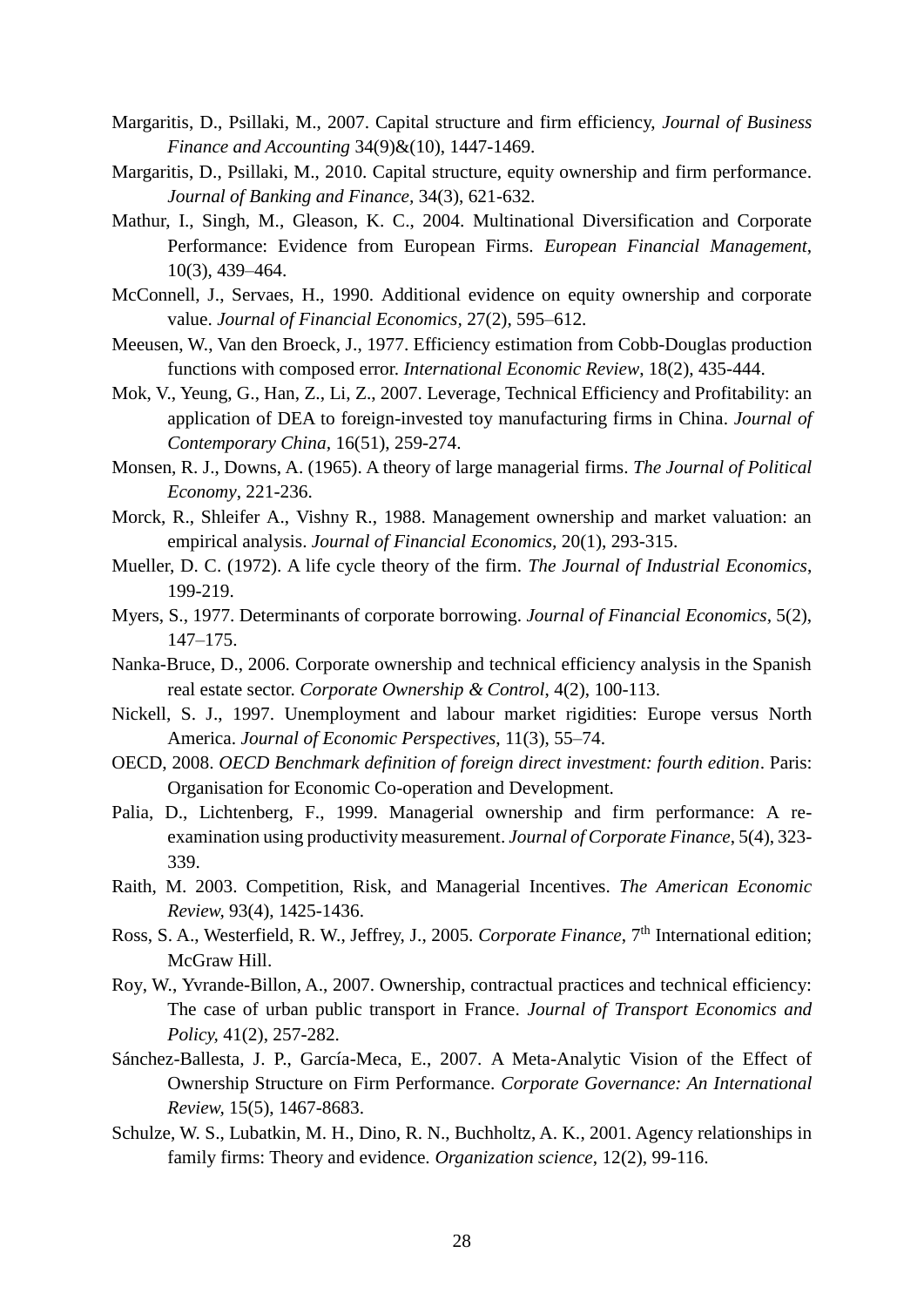- Seelanatha, S. L., 2010. Determinants of Capital Structure: Further Evidence from China. *Economics, Management, and Financial Markets*, 5(4), 106-126.
- Sena, V., 2006. The Determinants of Firm's Performance: Can Finance Constraints Improve Technical Efficiency? *European Journal of Operational Research*, 172(1), 311-325.
- Shleifer, A., Vishny, R. W., 1997. A Survey of Corporate Governance. *Journal of Finance*, 52(2), 737-83.
- Schmidt, P., Sickles, R. C. (1984). Production frontiers and panel data. *Journal of Business & Economic Statistics*, 2(4), 367-374.
- Short, H., Keasey, K., Duxbury, D., 2002. Capital structure, management ownership and large external shareholders: a UK analysis. *International Journal of the Economics of Business,* 9(3), 375–399.
- Shyu, J., 2013. Ownership structure, capital structure, and performance of group affiliation: Evidence from Taiwanese group-affiliated firms. *Managerial Finance*, 39(4), 404– 420.
- Stulz, R., 1990. Managerial discretion and optimal financing policies. *Journal of Financial Economics,* 26(1), 3-27.
- Temouri, Y., Driffield, N. L., Higón, D. A., 2008. Analysis of productivity differences among foreign and domestic firms: Evidence from Germany. *The Review of World Economics*, 144(1), 32-54.
- Thomsen, S., Pedersen, T., 1998. Industry and ownership structure*. International Review of Law and Economics*, 18(4), 386–404.
- Thomsen, S., Pedersen, T., 2000. Ownership structure and economic performance in the largest European companies. *Strategic Management Journal,* 21(6), 689-705.
- Thomsen, S., Pedersen, T., Kvist, H., 2006. Blockholder ownership: Effects on firm value in market and control based governance systems. *Journal of Corporate Finance,* 12(2), 246-269.
- Tian, L., Estrin, S., 2008. Retained state shareholding in Chinese PLCs: Does government ownership always reduce corporate value? *Journal of Comparative Economics*, 36(1), 74-89.
- UNCTAD, 2004. World Investment Report 2003. FDI Policies for Development: National and International Perspectives. UN, New York and Geneva.
- UNCTAD, 2008. World Investment Report 2008. Transnational Corporations and the Infrastructure Challenge. UN, New York and Geneva.
- Uzagalieva, A., Kočenda, E., Menezes, A., 2012. Technological Innovation in New European Union Markets. *Emerging Markets Finance and Trade*, 48(5), 51–69.
- Villalonga, B. (2004). Diversification discount or premium? New evidence from the business information tracking series. *The Journal of Finance*, 59(2), 479-506.
- Wahba, H., 2014. Capital structure, managerial ownership and firm performance: evidence from Egypt. *Journal of Management & Governance*, 18(4), 1041-1061..
- Weill, L., 2008. Leverage and Corporate Performance: Does Institutional Environment Matter?. *Small Business Economics,* 30(3, 251-265.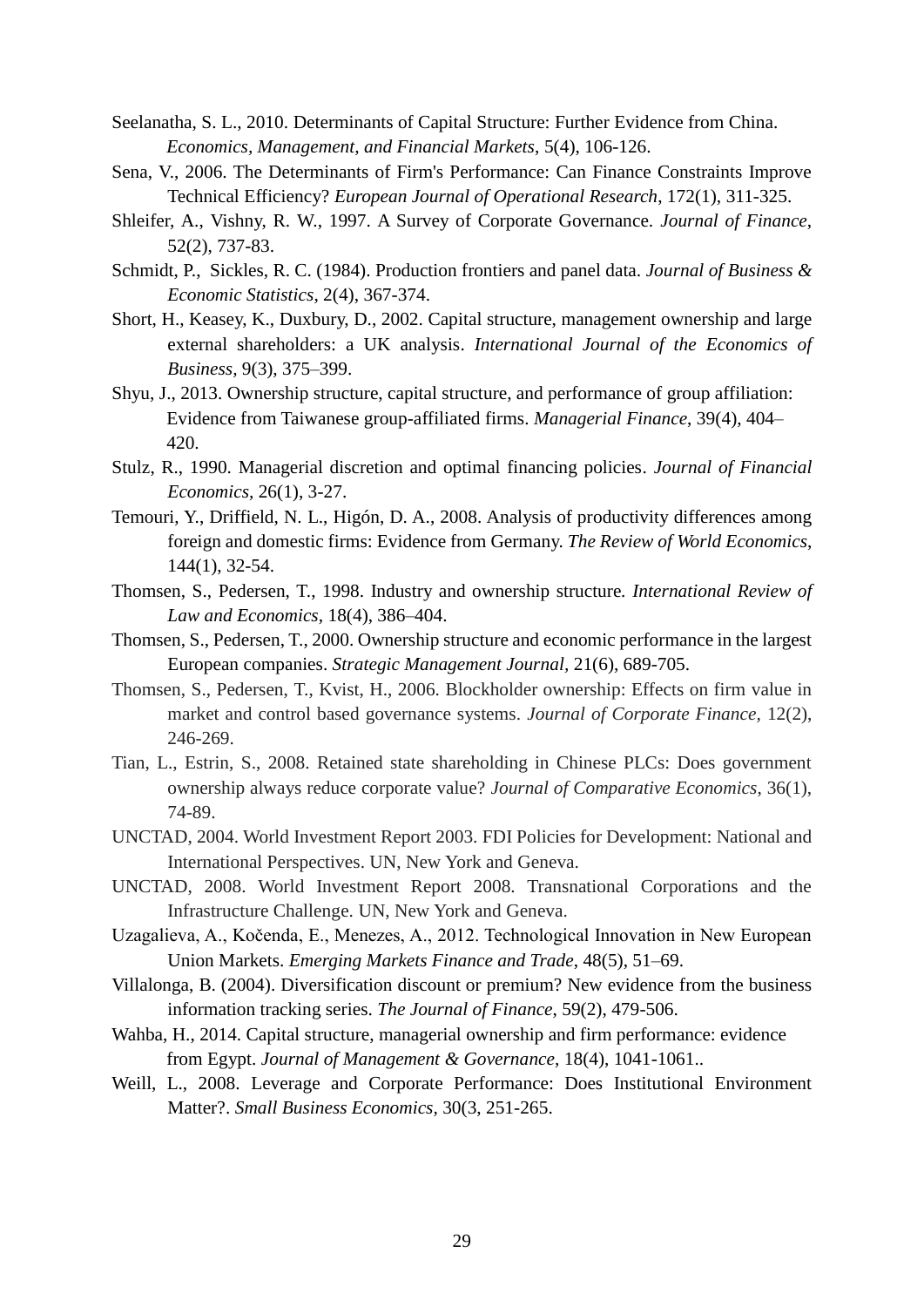| Group                 | Variable                     | Mean  | Std. Dev. | Min      | Max      | Obs       |
|-----------------------|------------------------------|-------|-----------|----------|----------|-----------|
|                       | Value Added                  | 1.94  | 14.43     | 1.44E-06 | 7148.75  | 1,230,649 |
| <b>DId EU Members</b> | Turnover                     | 4.45  | 27.57     | 1.18E-06 | 13109.46 | 1,230,649 |
|                       | <b>Tangible Fixed Assets</b> | 0.71  | 4.73      | 1.00E-06 | 346.40   | 1,230,649 |
|                       | Capital                      | 0.25  | 1.66      | 1.27E-06 | 768.70   | 1,299,872 |
|                       | Number of Employees          | 22.23 | 144.72    |          | 61000    | 1,230,649 |
|                       | <b>Size</b>                  | 13.30 | 1.99      | 0.46     | 19.11    | 1,279,630 |
|                       | Leverage                     | 0.17  | 0.25      | 0.00     | 1.56     | 1,029,930 |
|                       | Value Added                  | 1.09  | 52.50     | 6.35E-06 | 13240.26 | 105,099   |
| New EU Members        | Turnover                     | 2.40  | 13.28     | 2.99E-07 | 2943.01  | 236,585   |
|                       | <b>Tangible Fixed Assets</b> | 4.80  | 33.14     | 1.00E-06 | 2820.65  | 248,117   |
|                       | Capital                      | 0.40  | 10.89     | 2.99E-07 | 3796.04  | 250,575   |
|                       | Number of Employees          | 24.64 | 119.55    | $\Omega$ | 30714    | 249,731   |
|                       | <b>Size</b>                  | 12.02 | 2.34      | 2.99     | 18.83    | 250,067   |
|                       | Leverage                     | 0.10  | 0.19      | 0.00     | 2.63     | 133,116   |

Table 1: Descriptive statistics (Manufacturing sector)

Table 2: Descriptive statistics (Service sector)

| Group                 | Variable                     | Mean  | Std. Dev. | Min            | Max      | Obs       |
|-----------------------|------------------------------|-------|-----------|----------------|----------|-----------|
|                       | Value Added                  | 1.95  | 49.66     | 1.34E-06       | 18080.89 | 1,894,239 |
| <b>Old EU Members</b> | Turnover                     | 2.33  | 110.14    | 1.18E-06       | 62759.36 | 1,894,239 |
|                       | <b>Tangible Fixed Assets</b> | 0.25  | 2.42      | 1.00E-06       | 369.69   | 2,690,008 |
|                       | Capital                      | 0.18  | 32.57     | 0.00           | 58390.61 | 3,232,410 |
|                       | Number of Employees          | 11.53 | 91.40     | 1              | 41311    | 1,894,239 |
|                       | Size                         | 11.92 | 2.32      | 0.46           | 19.11    | 3,117,137 |
|                       | Leverage                     | 0.13  | 0.25      | 0.00           | 1.56     | 1,894,239 |
| New EU Members        | Value Added                  | 0.39  | 2.54      | 3.59E-06       | 392.94   | 265,672   |
|                       | Turnover                     | 0.64  | 6.09      | 9.00E-08       | 1843.81  | 405,085   |
|                       | <b>Tangible Fixed Assets</b> | 0.97  | 13.27     | 1.00E-06       | 3170.77  | 434,364   |
|                       | Capital                      | 0.10  | 1.98      | 9.13E-08       | 694.05   | 445,833   |
|                       | Number of Employees          | 8.92  | 82.21     |                | 27273    | 442,083   |
|                       | Size                         | 10.71 | 2.14      | 2.99           | 18.82    | 443,449   |
|                       | Leverage                     | 0.06  | 0.17      | $\overline{0}$ | 2.35     | 265,672   |

Note: Value added, turnover, tangible fixed assets and capital are in mil. USD. Capital is defined as the sum of tangible fixed assets and working capital. Size is a natural logarithm of total assets and leverage is total liabilities over total assets.

Old EU: Austria, Belgium, Denmark, Finland, France, Germany, Italy, Netherlands, Portugal, Spain, Sweden, UK.

New EU: Bulgaria, Czech Republic, Estonia, Hungary, Latvia, Poland, Romania, Slovenia, Slovak Republic.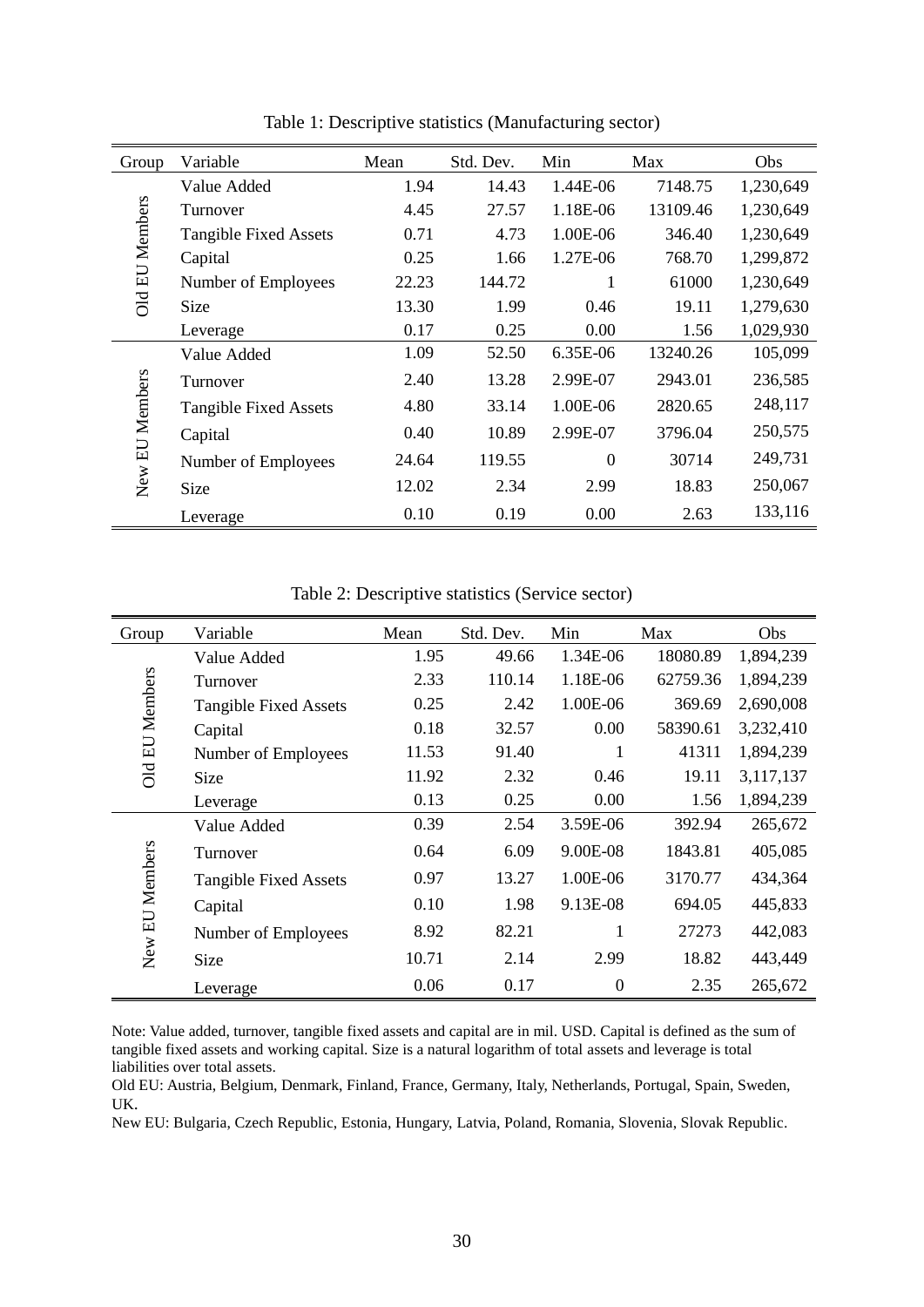|                             | (1)                  | (2)               | (3)              | (4)             |
|-----------------------------|----------------------|-------------------|------------------|-----------------|
| <b>General</b>              | Pre-crisis<br>Crisis |                   |                  |                 |
| characteristics             | $(2003 - 2008)$      | $(2009 - 2011)$   |                  |                 |
|                             |                      |                   |                  |                 |
| Size                        | $0.005***$           | $-0.001***$       |                  |                 |
| (ln(Total assets))          | (0.000)              | (0.000)           |                  |                 |
| Leverage                    | $-0.038***$          | $0.015***$        |                  |                 |
| (Debt/Total assets)         | (0.001)              | (0.001)           |                  |                 |
| Moderate competition        | $-0.005***$          | $-0.009***$       |                  |                 |
|                             | (0.000)              | (0.001)           |                  |                 |
| Low competition             | $-0.009***$          | $-0.006***$       |                  |                 |
|                             | (0.001)              | (0.001)           |                  |                 |
| Global competition          | $-0.000$             | $0.000***$        |                  |                 |
|                             | (0.000)              | (0.000)           |                  |                 |
|                             |                      | Transitory effect | Permanent effect |                 |
| <b>Ownership categories</b> | Pre-crisis           | Crisis            | Pre-crisis       | Crisis          |
|                             | $(2003 - 2008)$      | $(2009 - 2011)$   | $(2003 - 2008)$  | $(2009 - 2011)$ |
| Majority (domestic)         | $-0.020***$          | $0.015***$        | $0.009***$       | $0.003***$      |
|                             | (0.001)              | (0.001)           | (0.001)          | (0.000)         |
| Majority (foreign)          | $0.019***$           | $-0.009***$       | $0.003***$       | $-0.003***$     |
|                             | (0.001)              | (0.000)           | (0.001)          | (0.001)         |
| Monitored majority          | $-0.004$             | $-0.004**$        | $-0.009***$      | $-0.008***$     |
| (domestic)                  | (0.003)              | (0.002)           | (0.003)          | (0.002)         |
| Monitored majority          | $-0.019***$          | $0.015***$        | $-0.019***$      | $-0.002$        |
| (foreign)                   | (0.006)              | (0.003)           | (0.005)          | (0.003)         |
| Majority & blocking         | $-0.002$             | 0.000             | $-0.014***$      | $-0.011***$     |
| minority (domestic)         | (0.003)              | (0.002)           | (0.004)          | (0.002)         |
| Majority & blocking         | $-0.024***$          | $0.005*$          | $-0.007$         | 0.003           |
| minority (foreign)          | (0.009)              | (0.003)           | (0.006)          | (0.005)         |
| Controlling blocking        | $-0.005***$          | $0.003***$        | $0.003***$       | $-0.001***$     |
| minority                    | (0.001)              | (0.000)           | (0.000)          | (0.001)         |
| Combined controlling        | $0.004***$           | $-0.003***$       | $0.005***$       | $0.003***$      |
| minority                    | (0.000)              | (0.000)           | (0.000)          | (0.000)         |
| Crisis                      |                      | $0.151***$        |                  |                 |
|                             |                      | (0.003)           |                  |                 |
| Country dummies             |                      | N/A               | <b>YES</b>       |                 |
| $R^2$                       |                      | 0.650             | 0.263            |                 |
| Number of observations      | 1,029,273            |                   |                  |                 |

|  |  |  |  |  | Table 3. Efficiency in manufacturing industries: Old EU countries |  |  |
|--|--|--|--|--|-------------------------------------------------------------------|--|--|
|--|--|--|--|--|-------------------------------------------------------------------|--|--|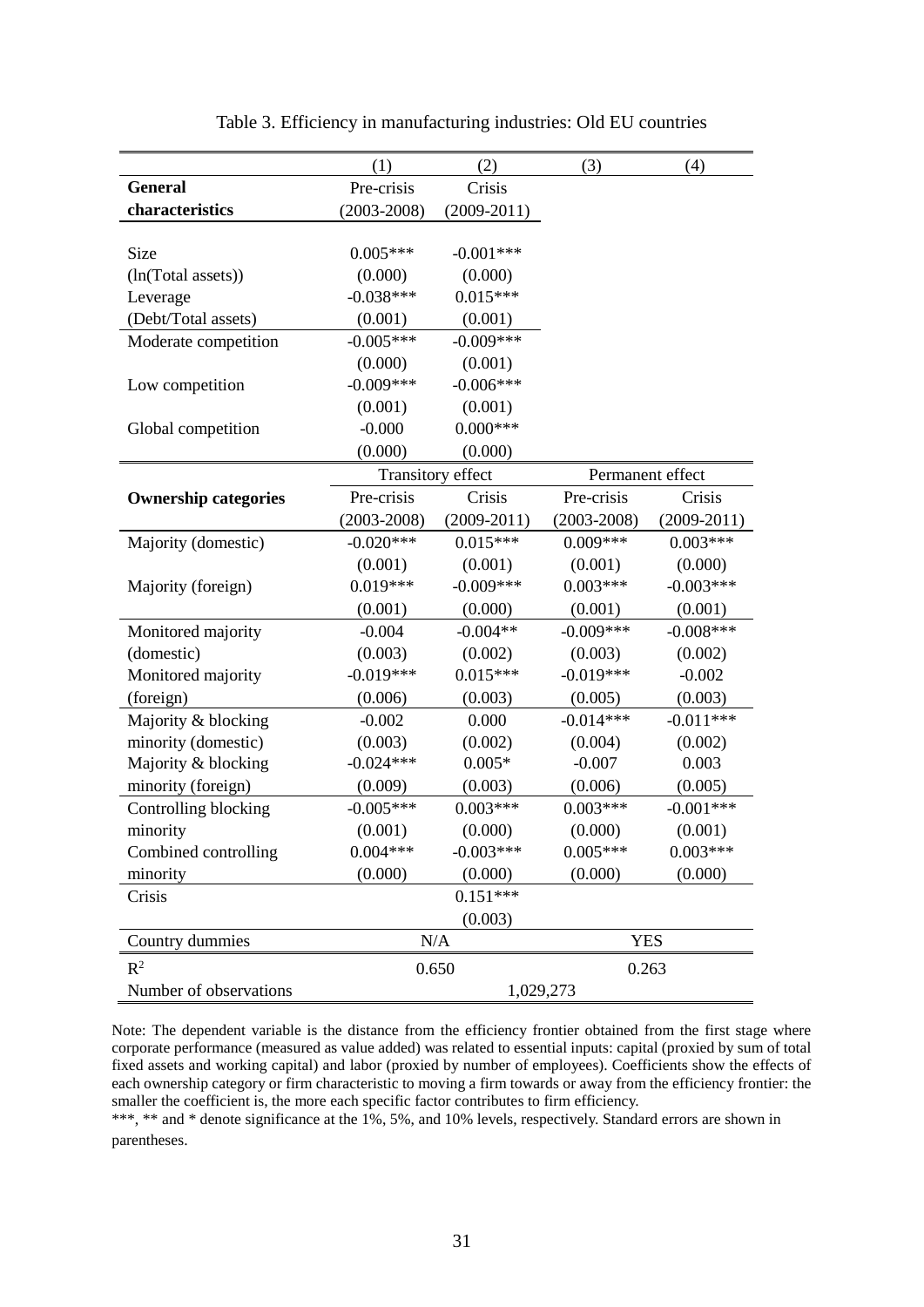|                             | (1)                                | (2)             | (3)             | (4)              |
|-----------------------------|------------------------------------|-----------------|-----------------|------------------|
| <b>General</b>              | Pre-crisis<br>Crisis               |                 |                 |                  |
| characteristics             | $(2003 - 2008)$<br>$(2009 - 2011)$ |                 |                 |                  |
|                             |                                    |                 |                 |                  |
| Size                        | $-0.001$                           | $-0.002$        |                 |                  |
| (ln(Total assets))          | (0.001)                            | (0.002)         |                 |                  |
| Leverage                    | $-0.027***$                        | $-0.006$        |                 |                  |
| (Debt/Total assets)         | (0.008)                            | (0.007)         |                 |                  |
| Moderate competition        | 0.006                              | $-0.012***$     |                 |                  |
|                             | (0.004)                            | (0.005)         |                 |                  |
| Low competition             | 0.004                              | $-0.014**$      |                 |                  |
|                             | (0.004)                            | (0.007)         |                 |                  |
| Global competition          | $-0.000$                           | $0.000*$        |                 |                  |
|                             | (0.000)                            | (0.000)         |                 |                  |
|                             | Transitory effect                  |                 |                 | Permanent effect |
| <b>Ownership categories</b> | Pre-crisis                         | Crisis          | Pre-crisis      | Crisis           |
|                             | $(2003 - 2008)$                    | $(2009 - 2011)$ | $(2003 - 2008)$ | $(2009 - 2011)$  |
| Majority (domestic)         | $-0.014**$                         | 0.006           | $0.022***$      | $-0.000$         |
|                             | (0.006)                            | (0.006)         | (0.002)         | (0.002)          |
| Majority (foreign)          | 0.003                              | $-0.016***$     | 0.001           | $-0.006**$       |
|                             | (0.003)                            | (0.005)         | (0.001)         | (0.003)          |
| Monitored majority          | 0.011                              | $-0.013$        | 0.007           | $0.025***$       |
| (domestic)                  | (0.017)                            | (0.012)         | (0.008)         | (0.006)          |
| Monitored majority          | $-0.003$                           | 0.008           | $0.014*$        | $0.031***$       |
| (foreign)                   | (0.017)                            | (0.013)         | (0.008)         | (0.008)          |
| Majority & blocking         | 0.001                              | 0.001           | $-0.009$        | $-0.007$         |
| minority (domestic)         | (0.026)                            | (0.015)         | (0.011)         | (0.009)          |
| Majority & blocking         | $-0.026$                           | 0.004           | $0.027**$       | $0.021**$        |
| minority (foreign)          | (0.036)                            | (0.018)         | (0.012)         | (0.010)          |
| Controlling blocking        | 0.002                              | 0.002           | 0.002           | $-0.004*$        |
| minority                    | (0.004)                            | (0.005)         | (0.002)         | (0.002)          |
| Combined controlling        | $-0.002$                           | $-0.000$        | $0.008***$      | 0.000            |
| minority                    | (0.003)                            | (0.003)         | (0.001)         | (0.002)          |
| Crisis                      |                                    | $0.079***$      |                 |                  |
|                             |                                    | (0.023)         |                 |                  |
| Country dummies             |                                    | N/A             |                 | <b>YES</b>       |
| $R^2$                       |                                    | 0.253           | 0.173           |                  |
| Number of observations      | 105,099                            |                 |                 |                  |

Table 4. Efficiency in manufacturing industries: New EU countries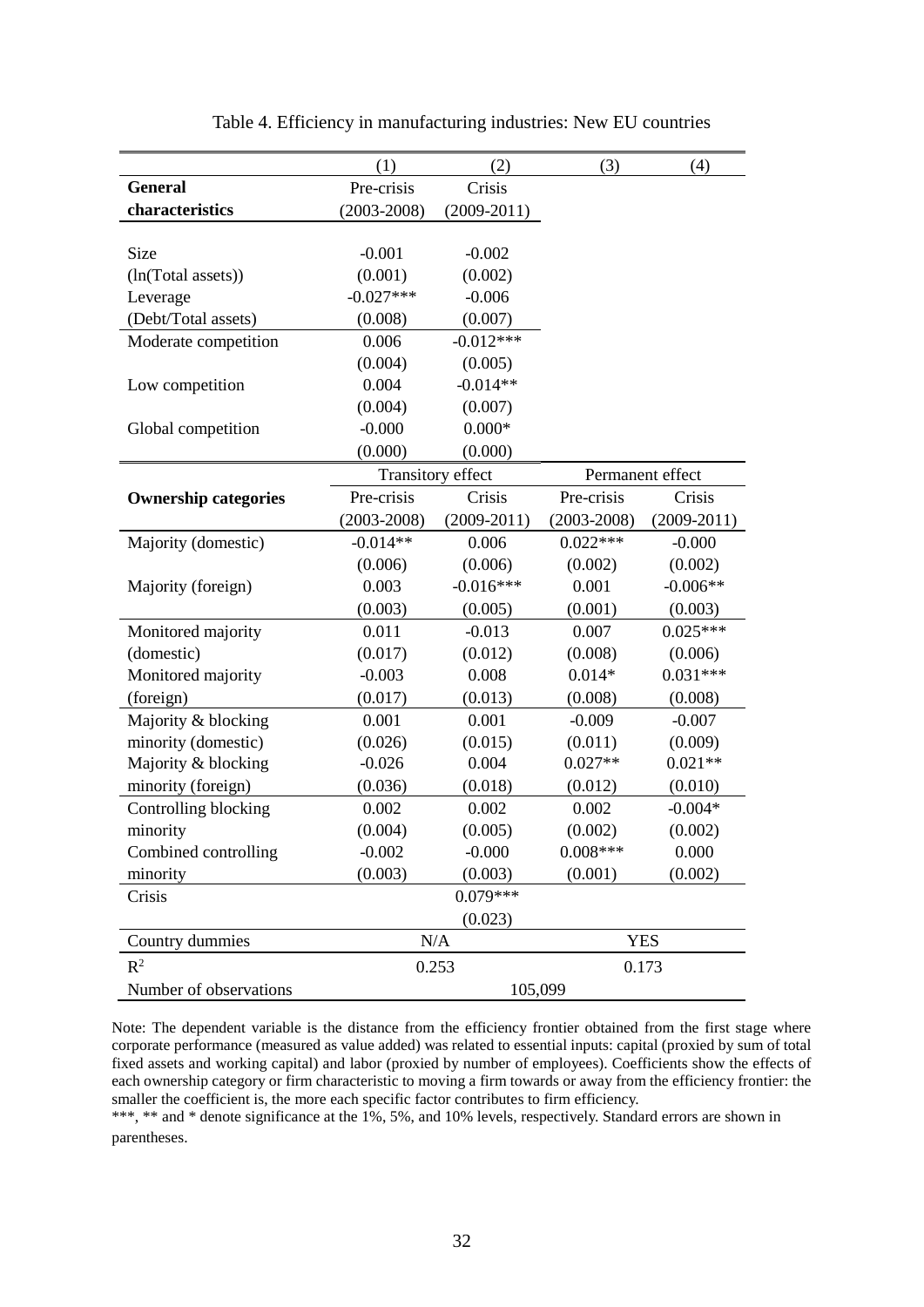|                             | (1)<br>(2)                         |                   | (3)             | (4)              |  |
|-----------------------------|------------------------------------|-------------------|-----------------|------------------|--|
| <b>General</b>              | Pre-crisis<br>Crisis               |                   |                 |                  |  |
| characteristics             | $(2003 - 2008)$<br>$(2009 - 2011)$ |                   |                 |                  |  |
|                             |                                    |                   |                 |                  |  |
| Size                        | $0.003***$                         | $-0.003***$       |                 |                  |  |
| (ln(Total assets))          | (0.000)                            | (0.000)           |                 |                  |  |
| Leverage                    | $-0.020***$                        | $0.013***$        |                 |                  |  |
| (Debt/Total assets)         | (0.000)                            | (0.001)           |                 |                  |  |
| Moderate competition        | $-0.043***$                        | $0.008***$        |                 |                  |  |
|                             | (0.000)                            | (0.000)           |                 |                  |  |
| Low competition             | $-0.035***$                        | $0.004***$        |                 |                  |  |
|                             | (0.000)                            | (0.000)           |                 |                  |  |
|                             |                                    | Transitory effect |                 | Permanent effect |  |
| <b>Ownership categories</b> | Pre-crisis                         | Crisis            | Pre-crisis      | Crisis           |  |
|                             | $(2003 - 2008)$                    | $(2009 - 2011)$   | $(2003 - 2008)$ | $(2009 - 2011)$  |  |
| Majority (domestic)         | $-0.011***$                        | $0.013***$        | $0.010***$      | $0.003***$       |  |
|                             | (0.000)                            | (0.000)           | (0.000)         | (0.000)          |  |
| Majority (foreign)          | $0.022***$                         | $-0.011***$       | $0.005***$      | $-0.006***$      |  |
|                             | (0.001)                            | (0.000)           | (0.000)         | (0.000)          |  |
| Monitored majority          | $-0.008***$                        | $0.005***$        | $-0.007***$     | $-0.003***$      |  |
| (domestic)                  | (0.002)                            | (0.001)           | (0.001)         | (0.001)          |  |
| Monitored majority          | $-0.020***$                        | $0.019***$        | $-0.016***$     | $-0.002$         |  |
| (foreign)                   | (0.004)                            | (0.003)           | (0.004)         | (0.003)          |  |
| Majority & blocking         | $-0.001$                           | 0.001             | $-0.015***$     | $-0.002$         |  |
| minority (domestic)         | (0.002)                            | (0.002)           | (0.001)         | (0.001)          |  |
| Majority & blocking         | $-0.008$                           | $0.011***$        | $-0.022***$     | $0.007**$        |  |
| minority (foreign)          | (0.007)                            | (0.003)           | (0.005)         | (0.003)          |  |
| Controlling blocking        | $-0.004***$                        | $0.003***$        | $0.004***$      | $-0.001***$      |  |
| minority                    | (0.000)                            | (0.000)           | (0.000)         | (0.000)          |  |
| Combined controlling        | $0.005***$                         | $-0.004***$       | $0.008***$      | $-0.000$         |  |
| minority                    | (0.000)                            | (0.000)           | (0.000)         | (0.000)          |  |
| Crisis                      |                                    | $0.167***$        |                 |                  |  |
|                             | (0.002)                            |                   |                 |                  |  |
| Country dummies             |                                    | N/A               |                 | <b>YES</b>       |  |
| R <sup>2</sup>              |                                    | 0.775             |                 | 0.324            |  |
| Number of observations      |                                    | 1,859,838         |                 |                  |  |

Table 5. Efficiency in service industries: Old EU countries